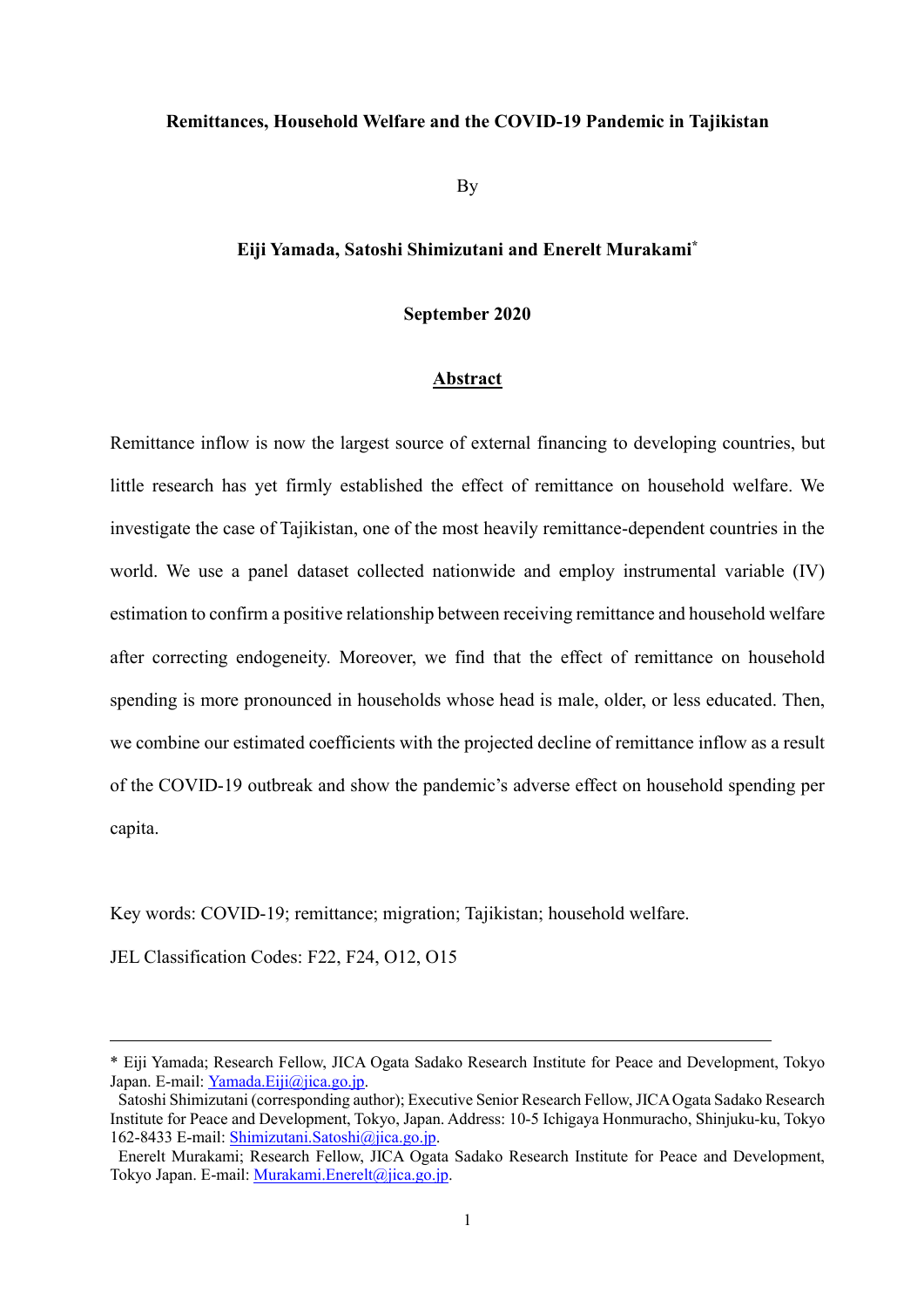#### **Acknowledgements**

This study was conducted as part of the project "Study on Remittances and Household Finances in the Philippines and Tajikistan" carried out by JICA Ogata Sadako Research Institute for Peace and Development. We would like to thank our colleagues at JICA-RI including Akira Murata for facilitating and contributing to the survey design and data collection processes. In conducting the survey, JICA-RI is grateful to the government of the Republic of Tajikistan, especially the Ministry of Labor, Migration and Employment of Population of RT (MLMEP), the World Bank and the JICA Tajikistan Office team for their support. We also thank Ilhom Abdulloev, Megumi Muto, and Shimpei Taguchi for their constructive comments and Pragya Gupta for her excellent research assistance. The views expressed in this paper are our own and do not represent the official positions of either the JICA Ogata Sadako Research Institute for Peace and Development or JICA.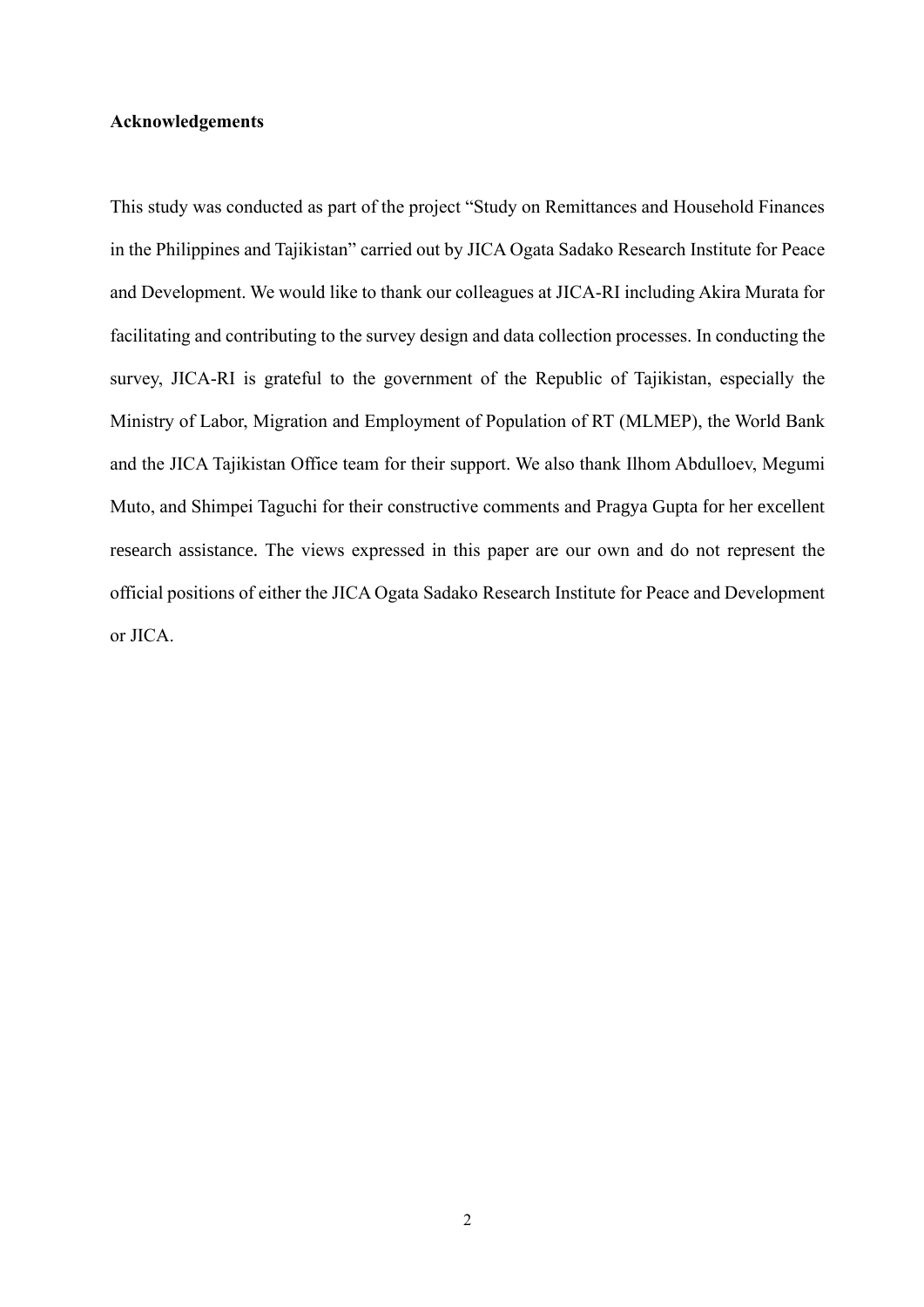#### **1. Introduction**

 Migrants' sending remittance inflow is now the largest source of external financing for developing countries. In 2019, the remittance inflow to low- and middle-income countries (LMICs) was the largest in history at 554 billion U.S. dollars, which far surpassed the amount of official development assistance (ODA) and even overtook foreign direct investment (FDI) (World Bank, 2020a). Given the growing importance of remittance inflow to developing countries, the impact of the Coronavirus disease 19 (COVID-19) is potentially devastating to those countries as it causes economic downturns in destination countries under lockdowns and oil price crashes, and limits people's ability to send remittance as a result of stringent movement restrictions in host countries or even the cancelation of planned migrations (IOM, 2020). The World Bank warned that remittances to low- and middle-income countries are projected to fall by 19.7% on average, ranging from a 27.5% decline in Europe and Central Asia to a 13% decline in East Asia and the Pacific (World Bank, 2020b).<sup>1</sup> Indeed, some national statistics have already revealed that remittance inflow to developing countries started to decline after the outbreak (Kikkawa et al., 2020).

To our knowledge, however, there has been little research establishing a solid relationship between receiving remittances and household welfare and thus it is difficult to argue the impact of the COVID-19 pandemic on household welfare in terms of a decline of remittance inflow. A challenge for the analysis is to establish a causal relationship between remittances and household spending; a useful approach is to utilize longitudinal data to correct unobserved factors and address endogeneity using a valid instrumental variable or exogenous shocks to households. Yang (2008), which used the appreciation of the Philippine peso during the 1997 Asian financial crisis as an exogenous shock to examine the effect of international remittances on household, is

<sup>1</sup> [https://www.worldbank.org/en/news/press-release/2020/04/22/world-bank-predicts-sharpest-decline-of](https://www.worldbank.org/en/news/press-release/2020/04/22/world-bank-predicts-sharpest-decline-of-remittances-in-recent-history)[remittances-in-recent-history.](https://www.worldbank.org/en/news/press-release/2020/04/22/world-bank-predicts-sharpest-decline-of-remittances-in-recent-history)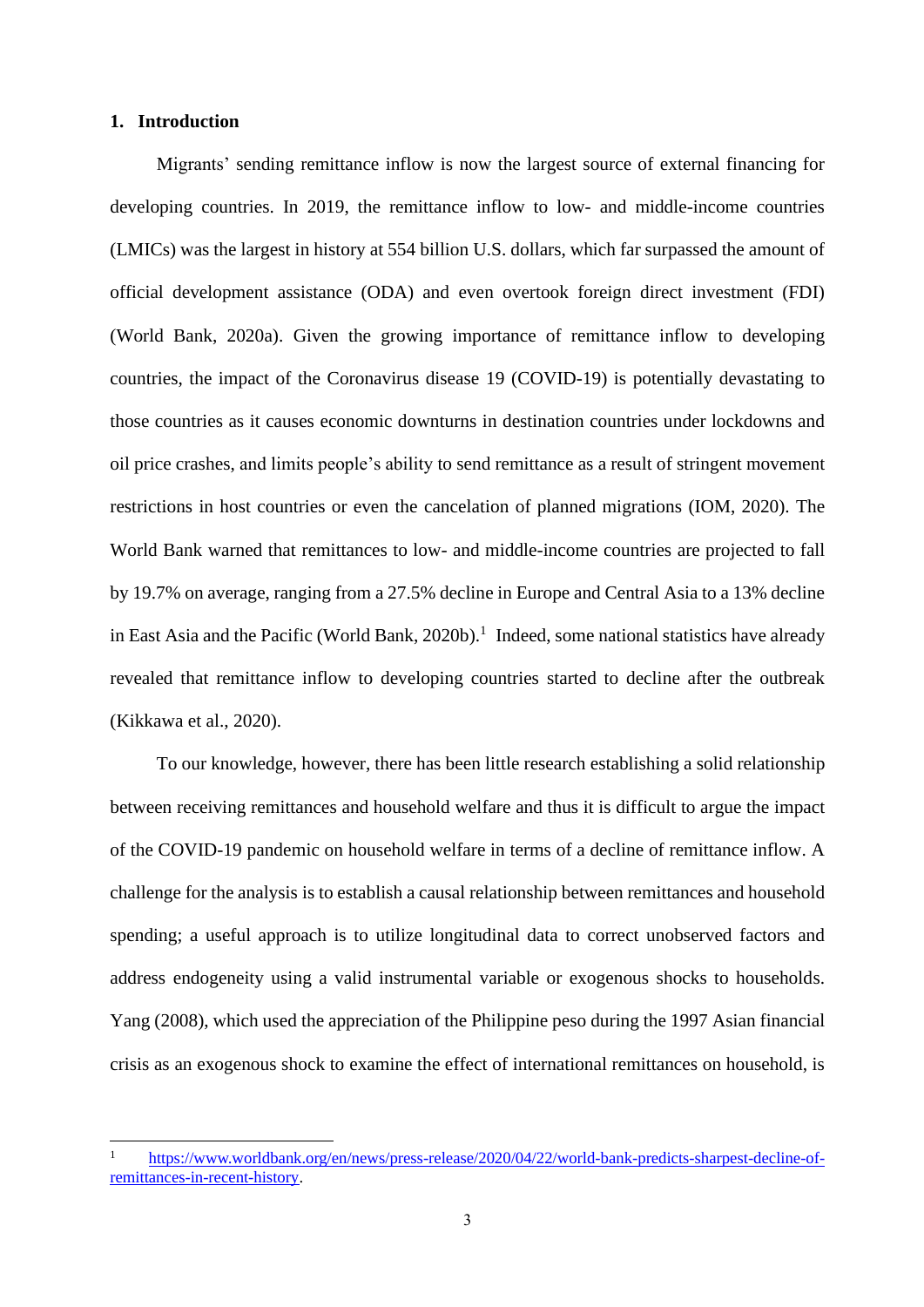a representative study using this approach. He found that the episode positively and significantly affected capital accumulation, entrepreneurship, and educational spending in origin households, but had no significant effect on household consumption. In recent years, there have been a variety of studies reporting the positive impact of remittances on household welfare in the context of Kenya (Jena, 2018), Vietnam (Cuong and Linh, 2018; Amare and Hohfeld, 2016), Malawi (Kangmennaang, Bezner-Kerr, and Luginaah, 2018), Bangladesh (Wadood and Hossain, 2017), Pakistan (Javed, Awan, and Waqas, 2017) and other countries. However, these studies are less rigorous in terms of empirical methodology relying on cross-sectional data. A popular way to circumvent the identification issue is to employ PSM (propensity score matching) since it is difficult to find appropriate instrumental variables for remittances. An exception is Amare and Hohfeld (2016), which employs a fixed effect estimation using GDP per capita of the destination region as the instrument in the context of domestic migration in Vietnam.

In this paper, we focus on the case of Tajikistan. It is well known that Tajikistan is one of the countries most dependent on migration and the inflow of remittances from abroad. Figure 1 illustrates the development of remittance inflow and its share out of GDP over two decades. In 2002, remittance occupied 6.4% of GDP; the inflow of remittances expanded shortly after, increasing the proportion of GDP to more than 40% in 2007. This level remained high until the mid-2010 except a couple of years during the economic depression caused by the 2008 global financial crisis. While the amount of remittances and its contribution to the GDP slightly declined since the mid-2010s, the GDP ratio kept more or less 30% and is estimated to be 28.2% in 2019, the fifth highest in the world.<sup>2</sup> Migrants are quite prevalent in the country with two-fifths of households including at least one member working abroad (JICA-RI, 2020). Thus, a substantial decline in remittance inflow after the COVID-10 outbreak may seriously affect the welfare of

<sup>&</sup>lt;sup>2</sup> The proportion of remittance inflow out of GDP was the highest in Tonga (37.6%), followed by Haiti (37.1%), South Sudan (34.4%), and Kyrgyz Republic (29.2%) in 2019.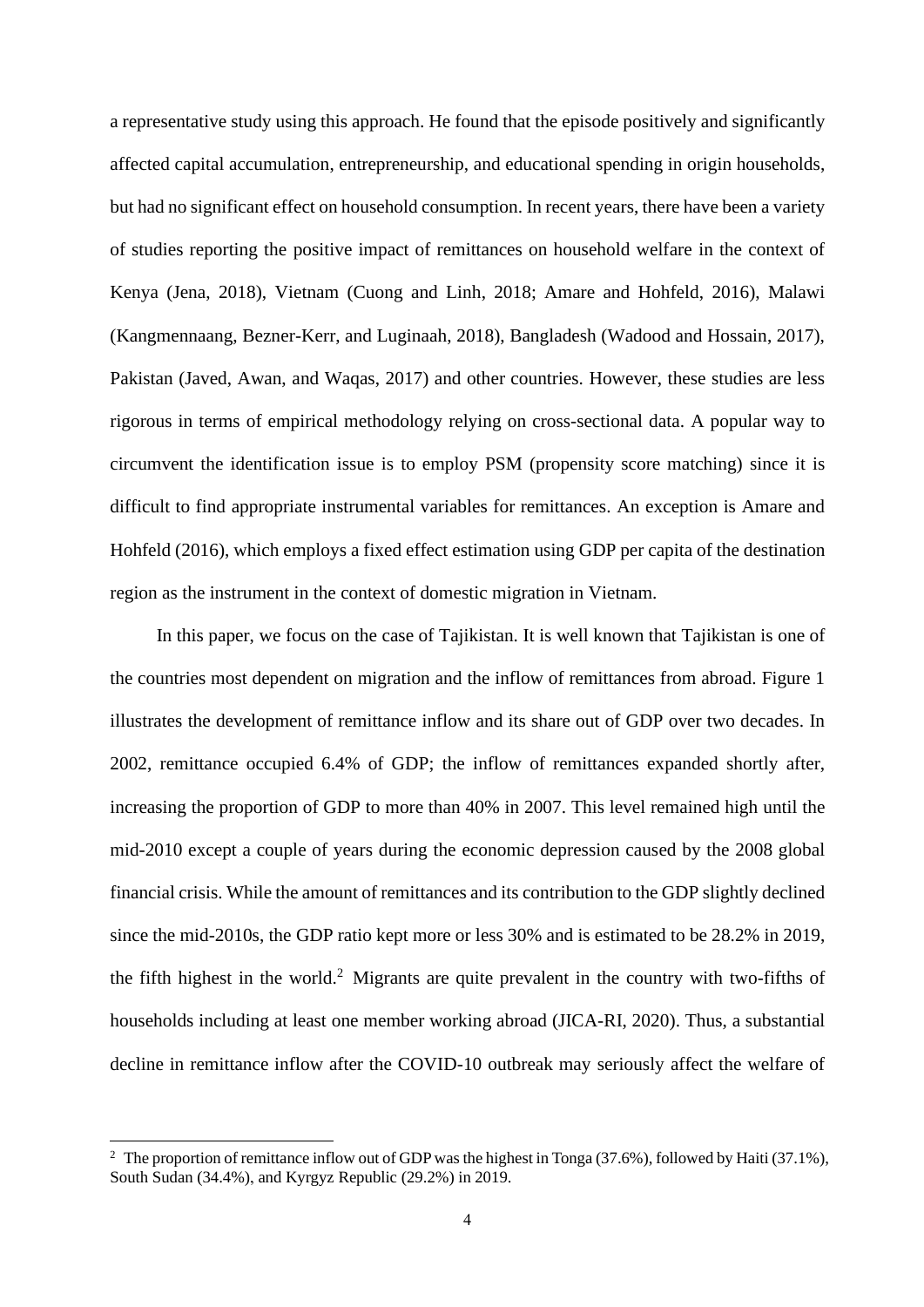these households in the country.

Of additional concern, Tajik migrants are highly concentrated in Russia as low-skilled workers (JICA-RI, 2020). Historically, Tajikistan is a former Soviet Republic in Central Asia that has maintained close economic tie with Russia. Indeed, more than 90% of the Tajik migrants choose Russia as their destination to work as marginal laborers in the construction and service sectors. The lack of diversification of destination countries and employment sectors work makes Tajik labor migrants vulnerable to changes in the Russian economy and migration policy. The decline of remittance inflows since the mid-2010s in Figure 1 was affected by the large macroeconomic turbulence in Russia in 2014 and the change in Russia's migration policy in 2015. Moreover, most migrants from Tajikistan are working-age men residing in rural areas who had no job before leaving the country. They were motivated to migrate since more than half of the working age population did not participate in the labor market in Tajikistan and informal employment is dominant even among the employed (JICA-RI, 2020). The jobs available in the destination countries are as simple workers irrelevant to migrants' educational or professional backgrounds.<sup>3</sup>

 This paper utilizes a nationally representative household panel survey collected in 2013 and 2018 in Tajikistan to estimate the empirical relationship between remittance income and household welfare by 2SLS (two-stage least squares) instrumenting the remittance income by regional GDP per capita of the destination for migrants and of Tajikistan for non-migrants. Then, we combine our estimated coefficients with forecasts on the substantial decline of remittances by the COVID-19 pandemic and show that the adverse effect on household spending per capita on total and non-food items is gauged to be a 1% decline in one year, with a larger negative effect of 5% for educational spending.

<sup>&</sup>lt;sup>3</sup> Tajikistani young people who are expecting to migrate often refuse professional education and choose to work at unskilled jobs in Russia, earning much more than they would as skilled workers in Tajikistan. This is a phenomenon called a "forsaken schooling trap" (Abdulloev et al., 2019; Abdulloev, 2020).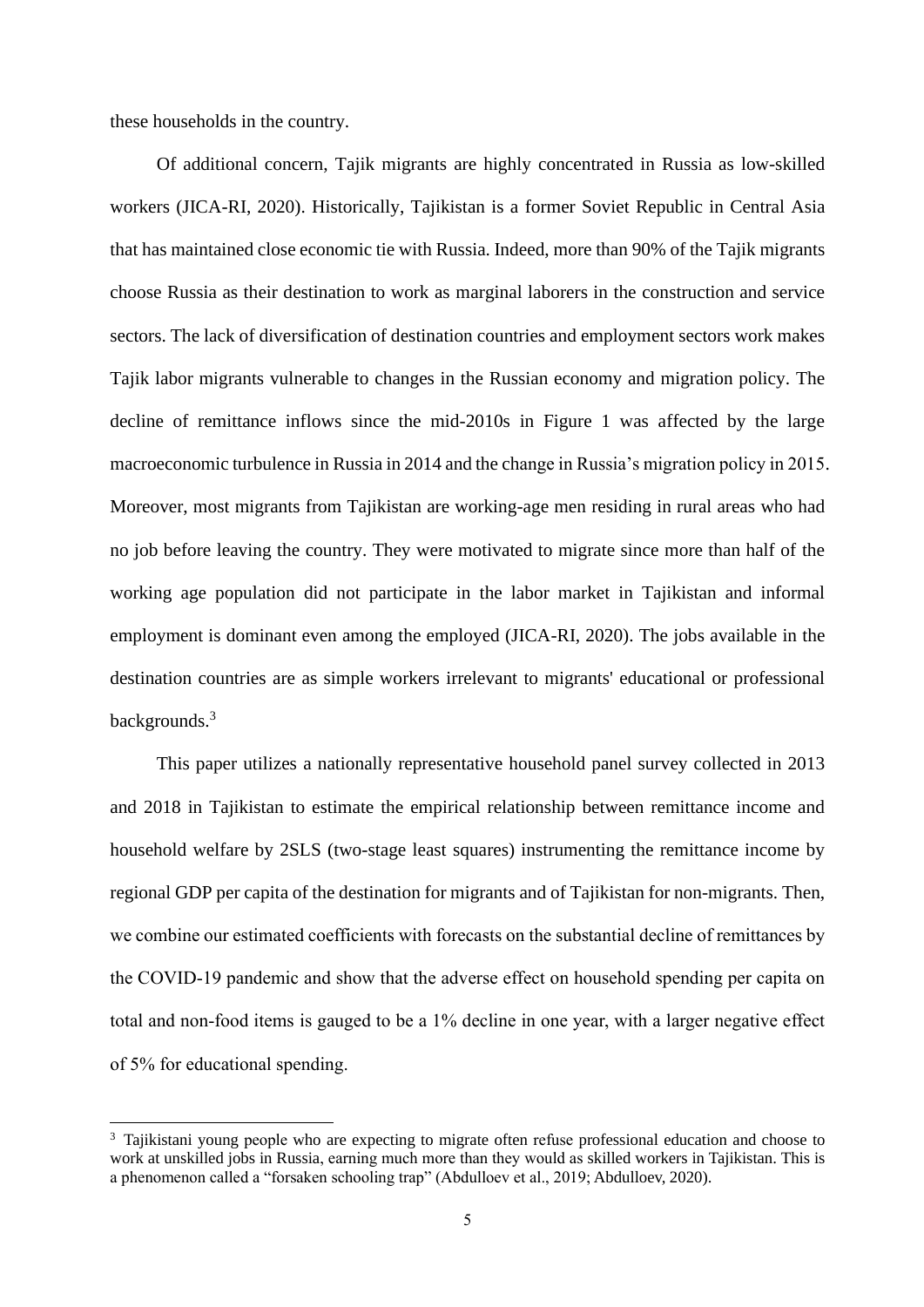This paper is comprised of the following sections. Section 2 explains the dataset used in this study. Section 3 examines the relationship between remittances and household welfare through external macroeconomic shocks. Section 4 uses the estimated results to argue the potential impact of the COVID-19 pandemic on household welfare in Tajikistan. Section 5 concludes.

#### **2. Data description**

 The dataset used in this study is a nationally representative household panel survey conducted in Tajikistan in 2013 and 2018. The first wave of the survey in 2013 is the Tajikistan Labor, Skills and Migration survey, one of the surveys comprising the "Central Asia Longitudinal Inclusive Society Survey (CALISS)" conducted in three Central Asian countries including Uzbekistan and Kyrgyzstan in addition to Tajikistan. The CALISS 2013 survey was conducted by the World Bank and German Federal Enterprise for International Cooperation (GIZ); the second wave of the survey was implemented and sponsored by the Japan International Cooperation Agency (JICA) in 2018 to track the Tajikistan sample of the CALISS.

 The first wave of data collection was conducted in June, July, and the beginning of August in 2013. <sup>4</sup> The sample of the first wave survey was a nationally representative sample of 2,000 households surveyed in the 2012 Tajikistan Living Standard Survey (TLSS).<sup>5</sup> The sample of the 2012 TLSS was stratified based on Oblasts (region) and urban/rural areas in each oblast.<sup>6</sup> The sample of the primary sampling unit (PSU) was selected with a probability proportional to the number of households using the census of 2011 with 20 households in each of the PSUs selected at the second stage based on the census. In the survey, the most knowledgeable person responded

<sup>4</sup> The field survey was implemented by 150 fieldworkers from the firm Zerkola.

<sup>&</sup>lt;sup>5</sup> In addition, the 2013 survey oversampled the population of the capital territory of Dushanbe with 1,300 households. The 2018 survey did not track those households.

<sup>6</sup> There are 9 strata; Dushanbe Urban, GBAO (urban and rural), Sughd (urban and rural), Khalton (urban and rural) and RRS (urban and rural). The urban RRS (Districts of Republican Subordination) was oversampled to ensure a sufficient number of observations to compare results across regions.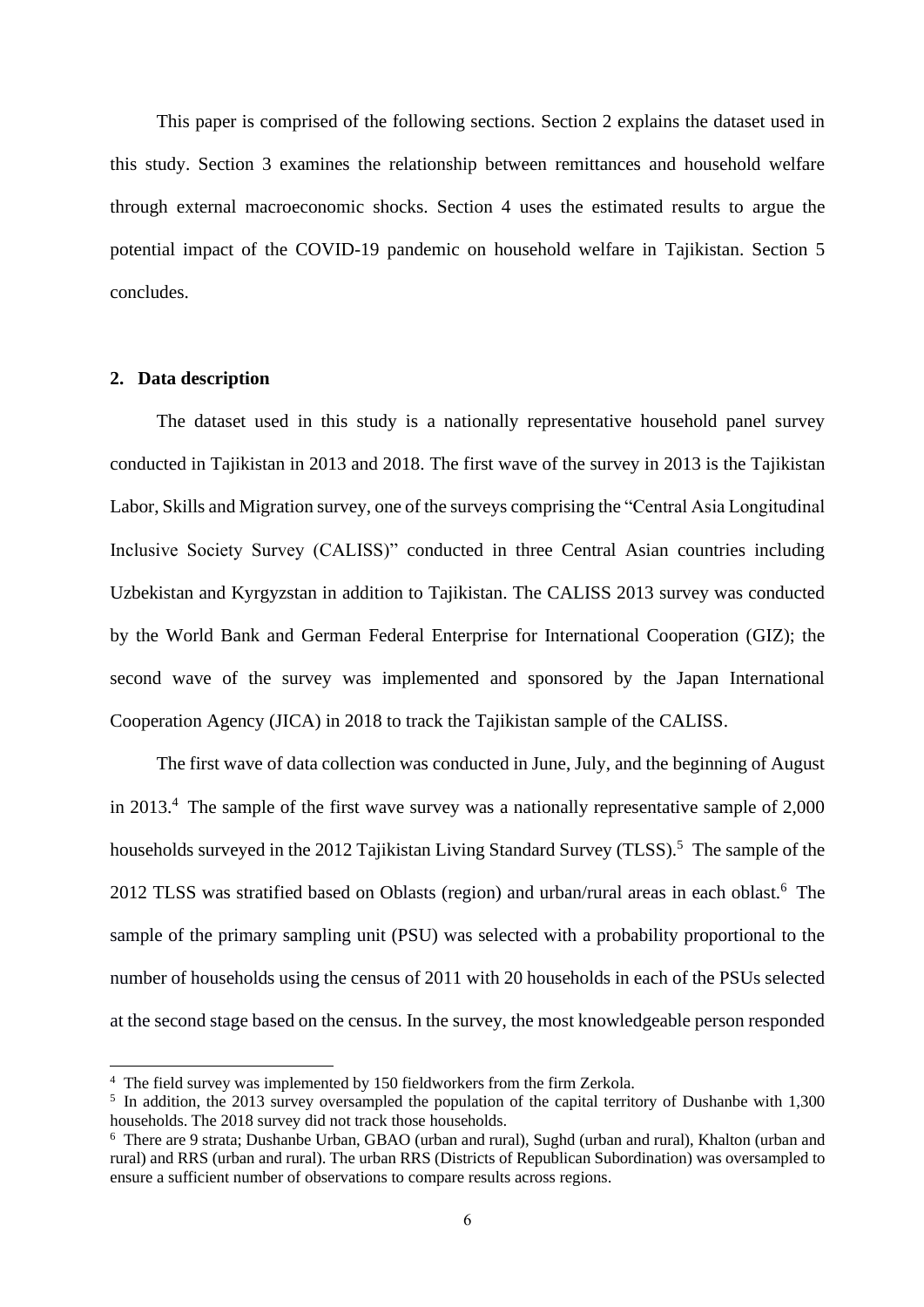to the questionnaire, which surveys the household roster with their educational attainment, labor supply, and migration as well as household income, expenditures, and remittances.

The 2018 survey followed up the households from Tajikistan.<sup>7</sup> The survey was conducted with heads of households and migrant workers who were in the household at the time of the survey. The major part of the questionnaire replicates the questions in the 2013 survey with some additions focusing on migration and remittances. Among 2,000 households surveyed in 2013, 1,716 or 86% households responded to the 2018 survey and thus the attrition rate is 14%.<sup>8</sup>

Table 1 reports the summary statistics of the variables used in this study.<sup>9</sup> We use the data from the households that were surveyed during both the first and second rounds. The summary statistics are presented by survey year. The outcome variables in this study are nominal monthly consumption aggregate per capita and the decomposition (food, non-food and education).<sup>10</sup> The total consumption is 419.1 somoni in 2013 and 506.3 somoni in 2018 on average. While average food spending accounts for more than half of total consumption in 2013, the share declines to less than a half in 2018. In contrast, nonfood and education spending increased between 2013

<sup>7</sup> Panel surveys at the household level were conducted in Tajikistan (the Tajikistan Living Standard Survey in 2007, 2009, and 2011) but no tracking effort had been made since 2013. The 2018 survey added a series of focus group discussions to get the quantitative data from the structured survey with anecdotes from households with and without migrant workers as well as with migrant themselves (JICA-RI 2020).

<sup>&</sup>lt;sup>8</sup> The most common reason for replacement was difficulty to track and trace the sampled households at their recorded addresses, most of which were urban households that had moved. Two-hundred eighty-four households from the sample of the 2013 survey were added to make the sample size of the follow-up survey 2,000.

<sup>9</sup> We compare the characteristics between the attrite and the non-attrite, and confirmed that there is no statistically significant difference for the means of log per capita consumption, log per capita food consumption, log per capita nonfood consumption, and log per capita educational expenditure, which are our dependent variables in the regression analyses.

<sup>&</sup>lt;sup>10</sup> The denominator of all "per capita" variables from the household survey is the number of household members excluding migrating members. Non-food consumption covers spending excluding education and health; this includes spending on cosmetics and personal care products, personal care services, household supplies and cleaning products, articles for cleaning, domestic services, laundry and dry cleaning, fuels and lubricants for personal vehicles, passenger transport by road or railway (excluding expenses to travel to school and health care facilities), internet and postal service expenses, pet food, pet supplies and services, entertainment, cigarettes, tobacco and cigars, newspapers and magazines, clothing and footwear, household articles, books, films, hobbies and services, services for maintenance and repair of personal vehicles and accessories and spare parts, home improvements, small electric items and appliances, other personal effects, personal effects for travel, excursions and holidays (excluding school excursions), air or sea travel, payment for part-time courses (excluding private tutoring), insurance, taxes (excluding VAT and income tax), marriage gifts, costs for ceremonies, gambling losses.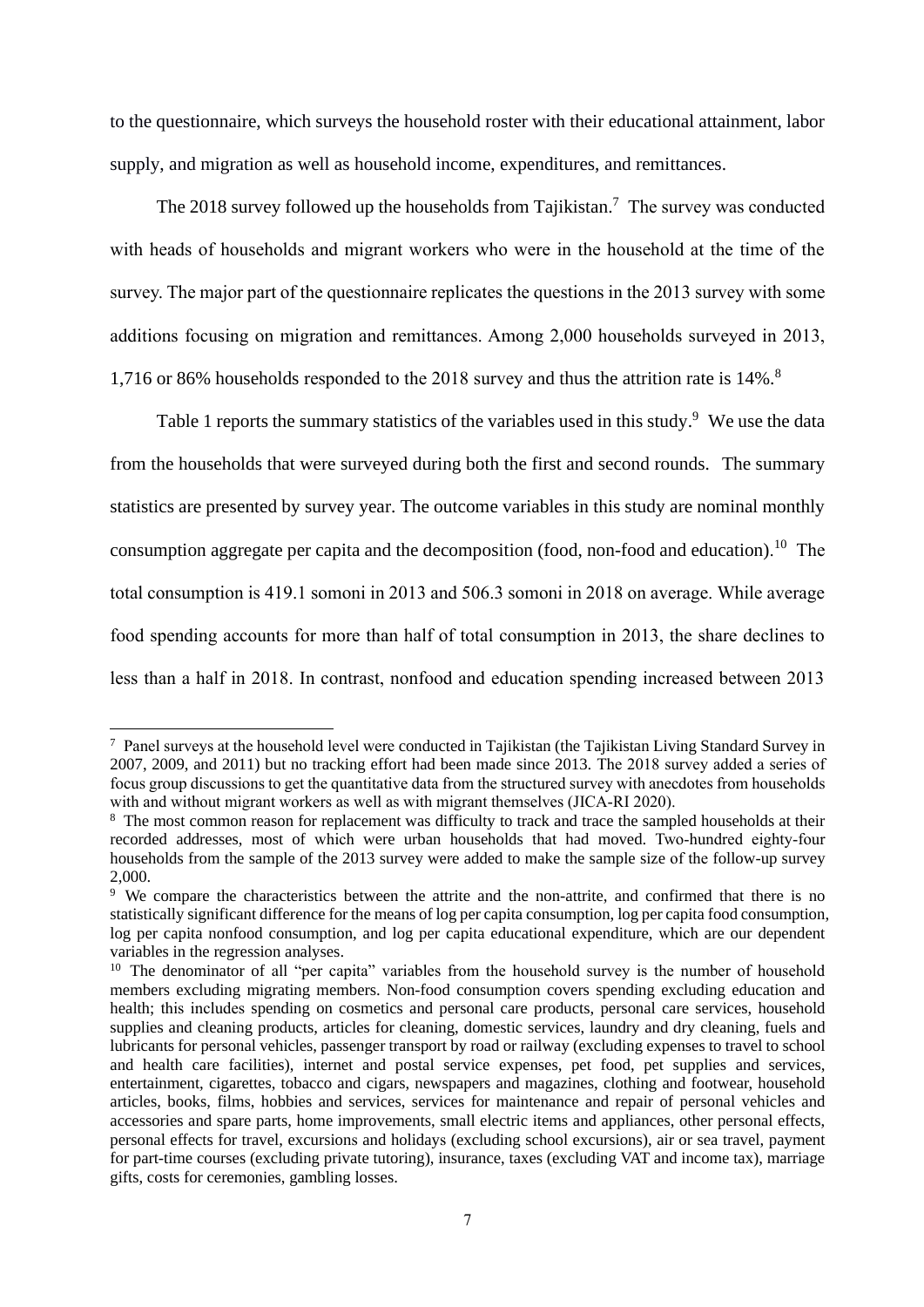and 2018. We use two variables for remittances that a household received. One is an indicator variable to take 1 for a household that received any remittances in the past 12 months or 0 for a household without remittances. The proportion of household that received any remittance income was 43.9% in 2013 and 38.3% in 2018. The other remittance variable is the amount of remittance per capita that a household received in the past 12 months. When computing this variable, the households that received remittances in the past 12 months but refused to answer or didn't know the amount of remittances are excluded and the sample size decreased from  $1,716$  to  $1,598$ .<sup>11</sup> The mean remittance income per capita was 400.1 somoni in 2013 and 236.8 somoni in 2018.

The "economic performance (*ECON*)" variable, which is used as an instrumental variable in the estimation, is constructed by taking the weighted average per capita GDP of the country of residence of each adult household member including overseas migrants. Since the majority of Tajikistan migrants head to Russia, we use regional Russian GDP for their destination area.<sup>12</sup> More specifically, the "*ECON*" variable is constructed as:

$$
ECON_{it} = \ln \frac{\sum_{k \in \mathcal{K}(i)} g_{kt} \times n_{kit}}{\sum_{k \in \mathcal{K}(i)} n_{kit}}
$$

Here,  $\mathcal{K}(i)$  refers to the set of countries where the members of household *i* live,  $g_{kt}$  is the log national GDP (regional GDP for Russia) per capita in country  $k$  in  $t$  (2013 or 2018) that are converted to Russian ruble, and  $n_{kit}$  is the number of household *i*'s adult members aged 15 or over who live in country  $k$ . This *ECON* can be interpreted as the household's degree of exposure to the macro-economic performance of the destination country, taking the Tajikistan's economy as the reference point. The mean of  $exp(Econ)$  was 103,715 rubles in 2013 and

 $11$  Zero is assigned for the households that did not receive any remittances in past 12 months.

<sup>&</sup>lt;sup>12</sup> In 2013, the destinations spanned across 12 countries and 36 Russian regions. In 2018, migrants were distributed across 8 countries and 44 Russian regions.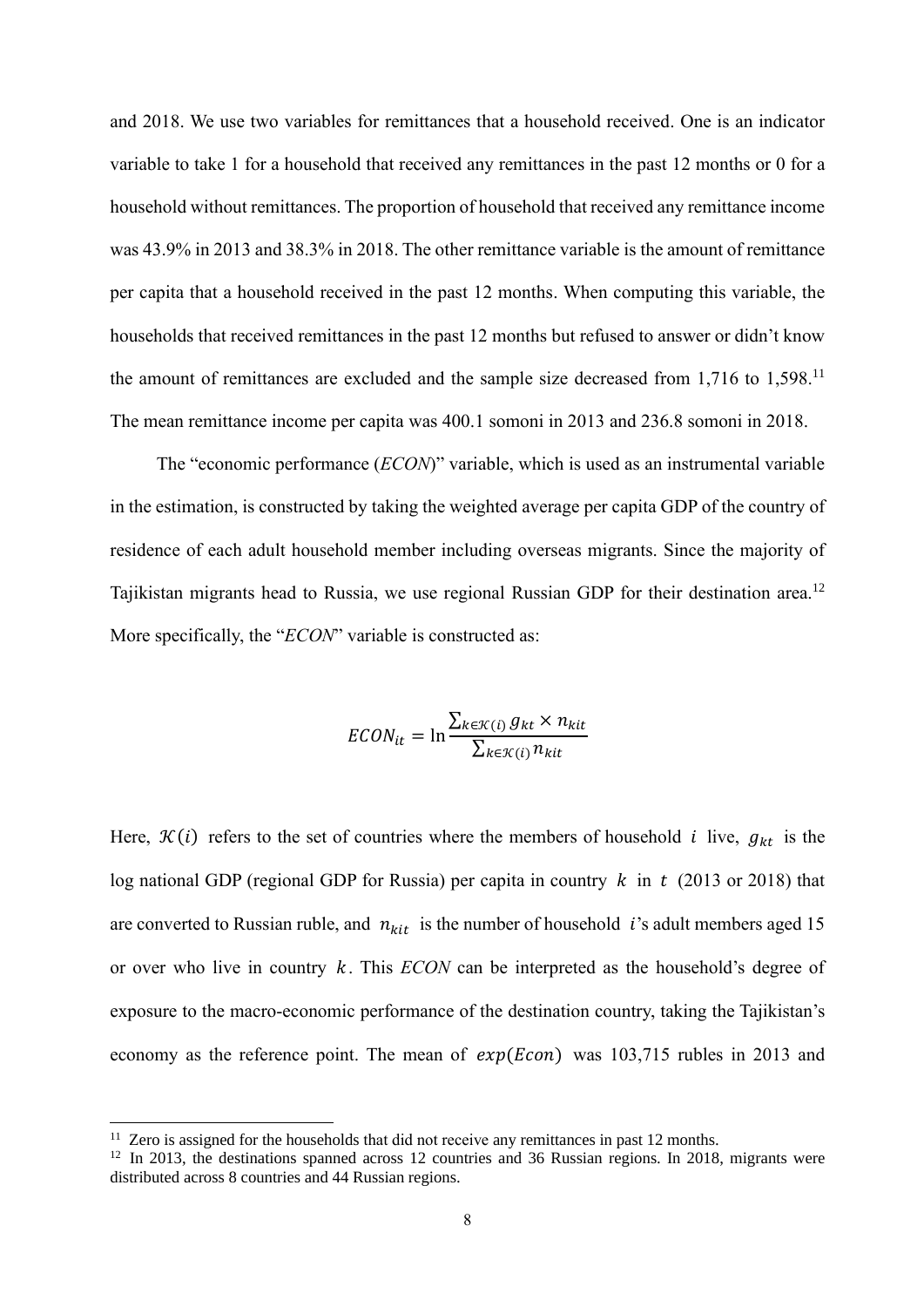150,642 rubles in 2018.

Turning to household characteristics, the number of household members was 6.2 in 2013 and 7.1 in 2018 and the number of children was 2.2 in both years. The number of household members who are employed was 2.2 in 2013 and went down 1.8 in 2018. The number of skilled members, defined as those who attained above a secondary technical school degree, slightly increased but was less than one in both years. The average age of the head of household was 52.6 in 2013 and 55.4 in 2018. Lastly, to capture the time variant regional economic situation, we use average monthly net income from jobs at each stratum of our sampling, which was 340.3 somoni in 2013 and 339.6 somoni in 2018. This variable is the average of reported monthly wages and profit from business or farms across all employed adults (including the self-employed) in each of 9 strata.

#### **3. Empirical analysis**

 In this section, we estimate the empirical relationship between remittances received and household welfare. We start with the following specification to examine the effect of remittances on a variety of outcomes to indicate household welfare directly:

$$
Y_{it} = \beta_0 + \beta_1 (REMITTANCE_{it}) + \beta_2 X_{it} + \beta_3 (STR\ Wage_r) + \epsilon_{it}
$$
 (1)

where *i* indexes households, and *t* refers to the survey round with 0 indicating 2013 and 1 indicating 2018. The dependent variables  $Y_{it}$  are logarithm of nominal monthly spending per capita on total consumption and its decomposition to food, non-food, and education. The main explanatory variable " $REMITTANCE_{it}$ " takes two forms: (1) an indicator to take 1 for households that received any remittance income and 0 otherwise, and (2) logarithm of nominal monthly remittance income per capita.  $X$  is a vector of household characteristics that includes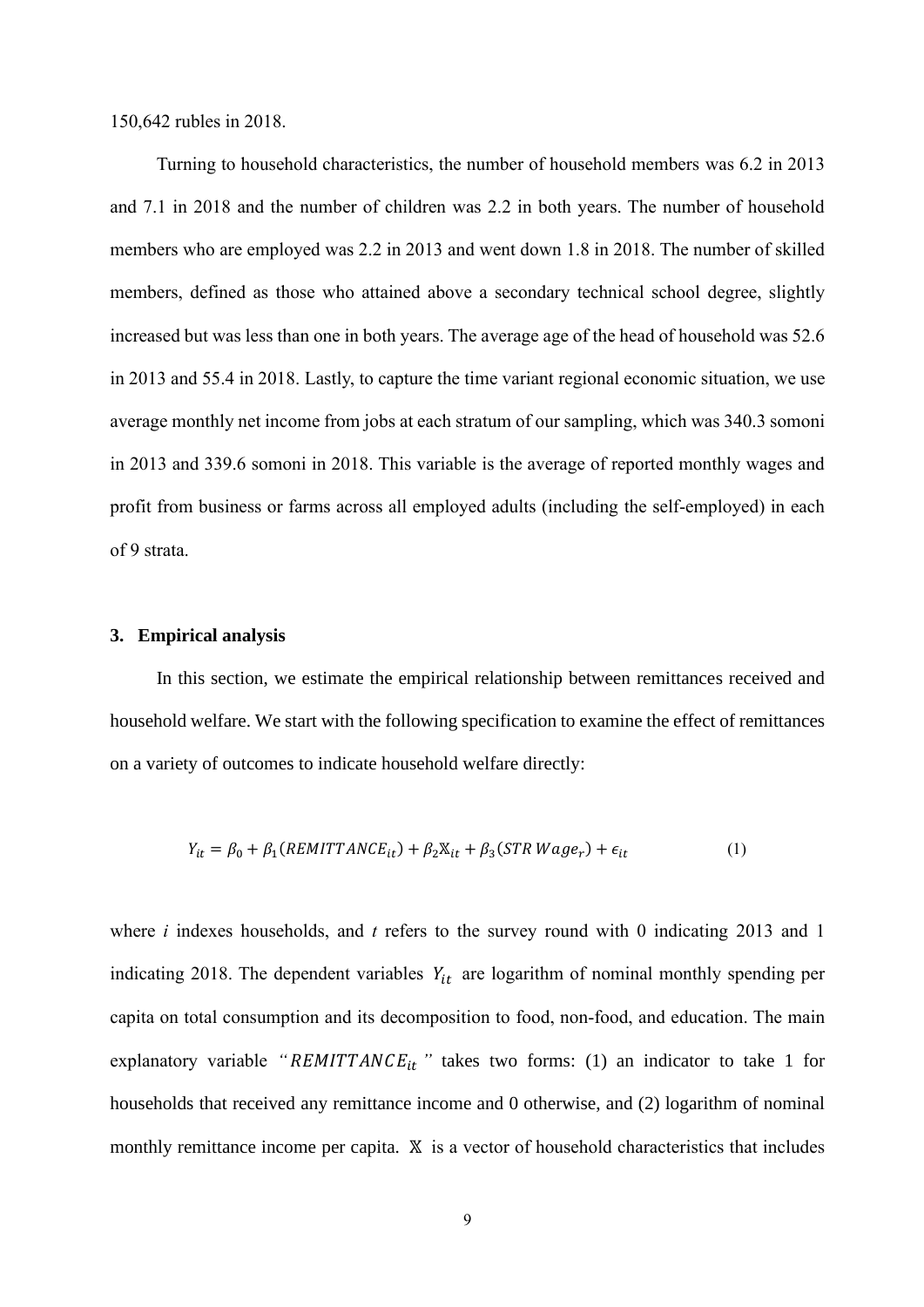household size, the number of children, the employed and the skilled adults in a household, and the squared age of the head of household. In addition, we include the logarithm of average wage at that stratum to which a household belongs. Lastly,  $\epsilon_{it}$  is a well-behaved error term.

 Since the dataset is longitudinal, we take a first difference to control for time-invariant unobserved heterogeneity for each household. Thus, we estimated the following specification:

$$
\Delta Y_{it} = \beta_1 (\Delta REMITTANCE_{it}) + \beta_2 \Delta X_{it} + \beta_3 (\Delta STR \ Wage_r) + \Delta \epsilon_{it}
$$
 (2)

 Our baseline model is an ordinary least squares (OLS) estimation to obtain the coefficients of equation (2). Later, we will conduct a two-stage least squares (2SLS) to address the endogeneity of the remittances.

 Table 2 shows the results of the estimations. Columns (1) to (4) show the coefficients using the specification without average wage at stratum and Columns (5) to (8) report those with average wage at stratum. Table 2(1) reports the coefficients when the main explanatory variable is an indicator for remittance receiving. We observe that the coefficients on the remittance indicator are positive but not significant for total consumption as well as food consumption and non-food consumption. Unexpectedly the coefficient is negative for educational spending but not statistically significant. Table 2(2) reports the coefficients when the main explanatory variable is the logarithm of remittance income. In Columns (1) to (4), we see that the coefficient on remittance income is positive and significant for both total spending and food consumption and a 1% increase in remittance is associated with a 0.005-0.006% increase in spending. However, those coefficients are not statistically significant when we include average monthly income at stratum as a covariate in Columns (5) to (8).

 So far, we examine the relationship between remittances and household welfare directly. However, there may be some concern about the endogeneity issue since household welfare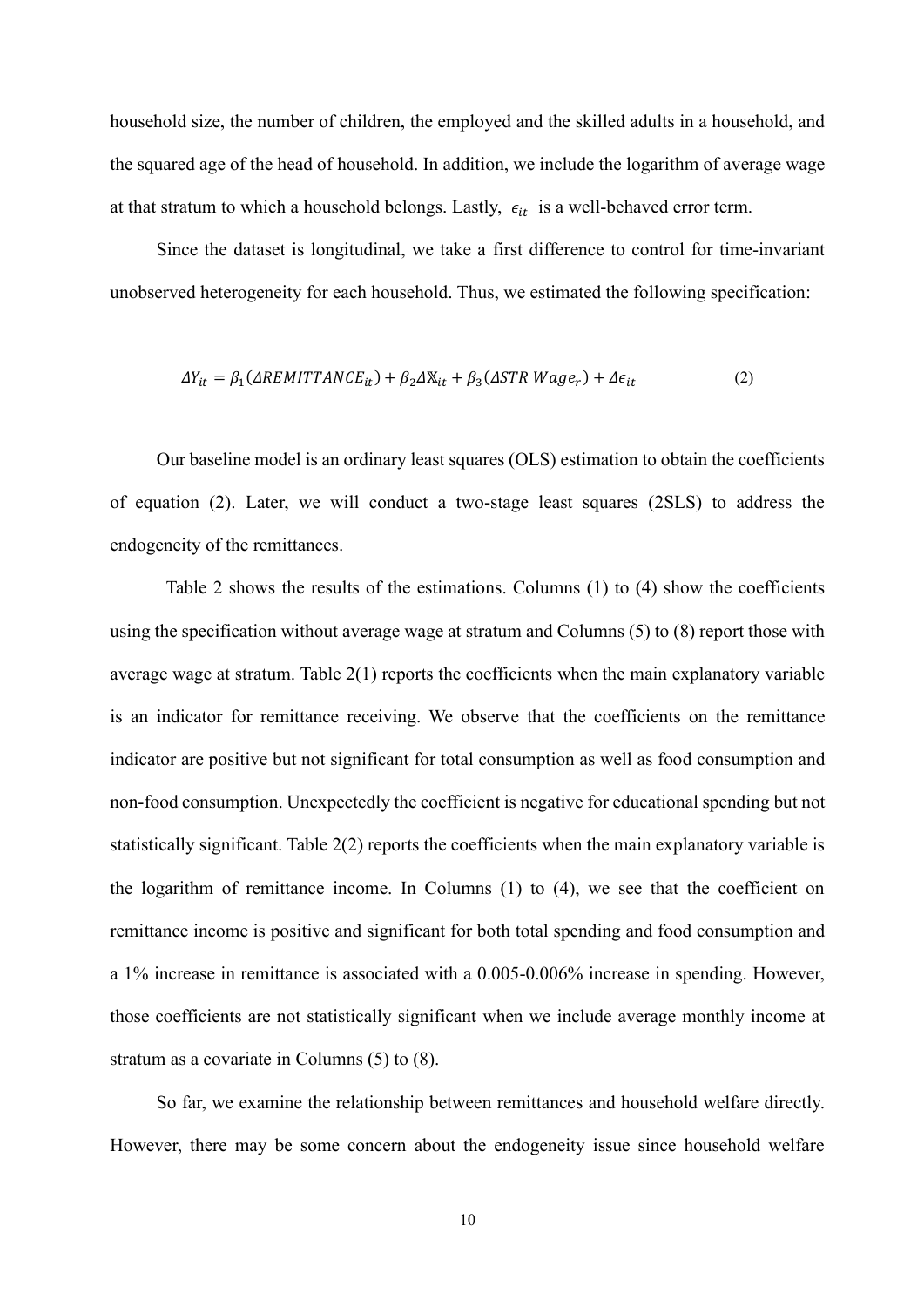outcomes are likely to be affected by remittances and vice versa, or because a third factor could affect both remittances and household welfare. Remittances are often motivated to finance spending in home countries which makes the OLS estimate on consumption biased. Thus, we need to address the issue of endogeneity in our second specification using an instrumental variable (IV) approach. So, we turn to employ a 2SLS estimation using an index of the macroeconomic performance of the destination countries for migrants and Tajikistan for nonmigrants as an instrumental variable ("economic performance (*ECON*)" variable).

We assume that *ECON* is exogenous to the amount of remittances in each household conditional on household fixed-effect and other covariates. This assumption implies that *ECON* picks up supply-side shocks on migrants' remittances reflecting labor market conditions in destination countries, but we acknowledge the possibility that the variable may be correlated with demand-side shocks that would cause biases of the coefficients. Specifically, it might be the case that a household's latent characteristics and the choice of destination are closely associated; high endowment migrants are also likely to choose a high-income destination country. We also notice that it might be hard to establish an exclusion restriction here since economic performance outside Tajikistan will have direct effect on household welfare in the country through trade and financial channels affecting wage and employment prospects.

 In the first stage, we regress the remittance variables (indicator for households with remittance and the amount of remittances) on logarithm of the "*ECON*" variable and other covariates.

$$
\Delta REMITTANCE_{it} = \beta_1(\Delta ECON_{it}) + \beta_2 \Delta X_{it} + \beta_3(\Delta STR\ Wage_r) + \Delta \epsilon_{it}
$$
(3)

The notations are the same as in specification (2) except *ECON,* which is the weighted for the average per capita GDP of the country of residence (or the region in Russia) of each adult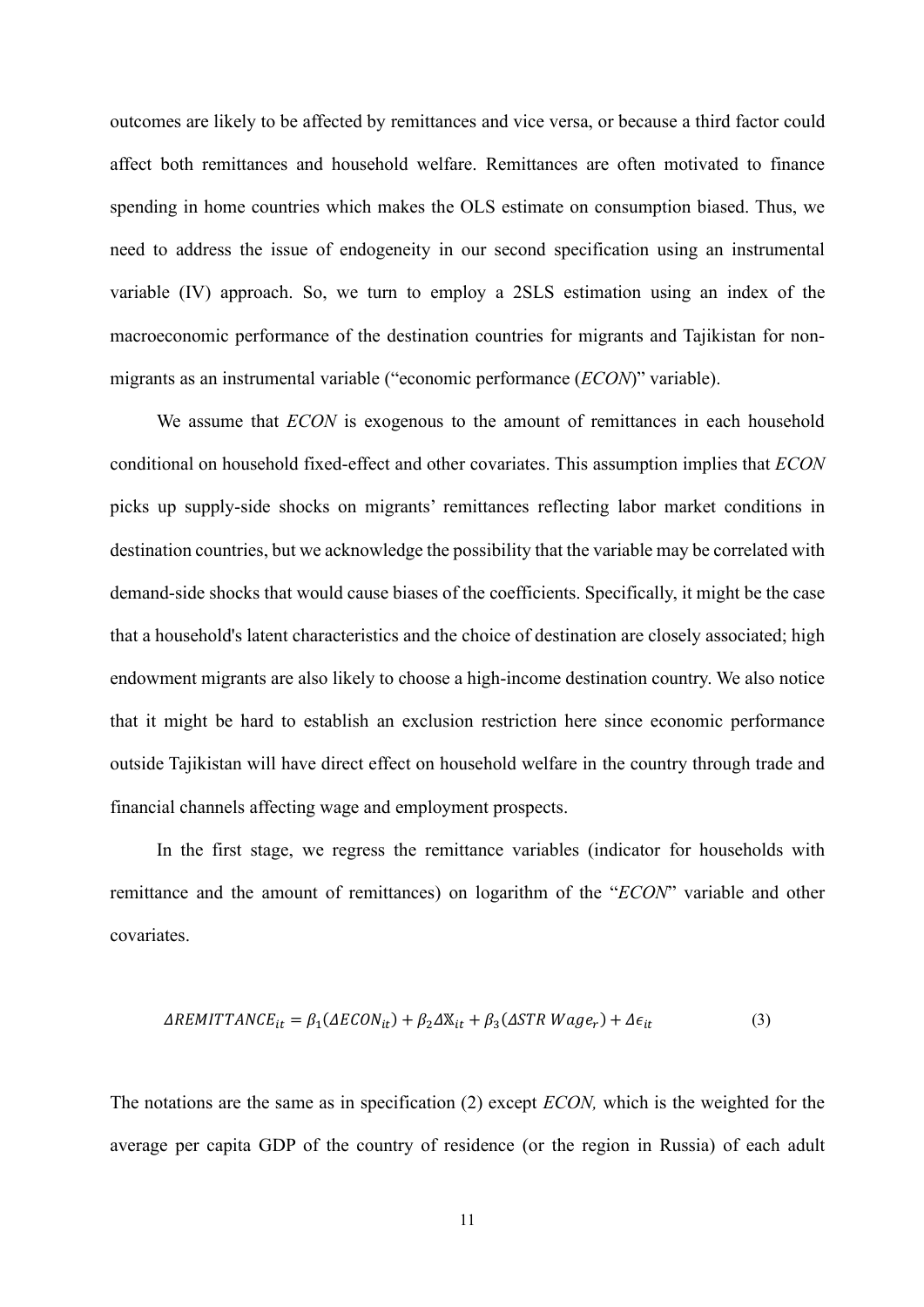household member. This specification exploits variations of GDP per capita in destination to explain variations in the amount of remittance across households.

Next, we use the estimated dependent variable of remittances at the second stage regression.

$$
\Delta Y_{it} = \beta_1 (\Delta \overline{REMITTANCE}_{it}) + \beta_2 \Delta X_{it} + \beta_3 (\Delta STR\, Wage_r) + \Delta \epsilon_{it}
$$
\n(4)

Again, the notations are the same as in (2) with the exception of the main independent variable, which is now the estimated value obtained from the first-stage regression (3).

 Table 3 (1) shows the results taking an indicator for households with remittances as a dependent variable. Column (1) reports the result of the first stage regression which shows that the coefficient on "*ECON*" is positive and significant. The first-stage F-statistics is 341.1 asserting that the instrument is not weak. Columns (2) to (5) of Table 3 (1) convey the second stage of the 2SLS estimation results. Contrasting to Columns (1) to (4) of Table 2 (1), those columns show that the coefficients on remittance income are positive and significant except for food spending, which is positive but not significant. The size of the coefficient for total consumption is 0.292, showing that total consumption is 29.2% larger for households with remittances than households without remittances. The size is similar for nonfood spending  $(27.5%)$  and much larger for education spending  $(206.6%)$ . Columns  $(6)$  to  $(10)$  of Table 3  $(1)$ show the results by adding the average wage at each stratum as a covariate. The pattern of the coefficients on a dummy variable for households with remittances is almost similar.<sup>13</sup>

 Table 3 (2) shows the results taking the logarithm of per capita remittance income that a household received as a dependent variable. Column (1) reports the result of the first stage regression that confirms that the coefficient on "*ECON*" is positive and significant and the F test

<sup>&</sup>lt;sup>13</sup> A possible reason why the coefficient is not significant in food spending is that the baseline survey in 2013 was conducted during the Ramadan month when spending patterns for food differ from normal months because of fasting.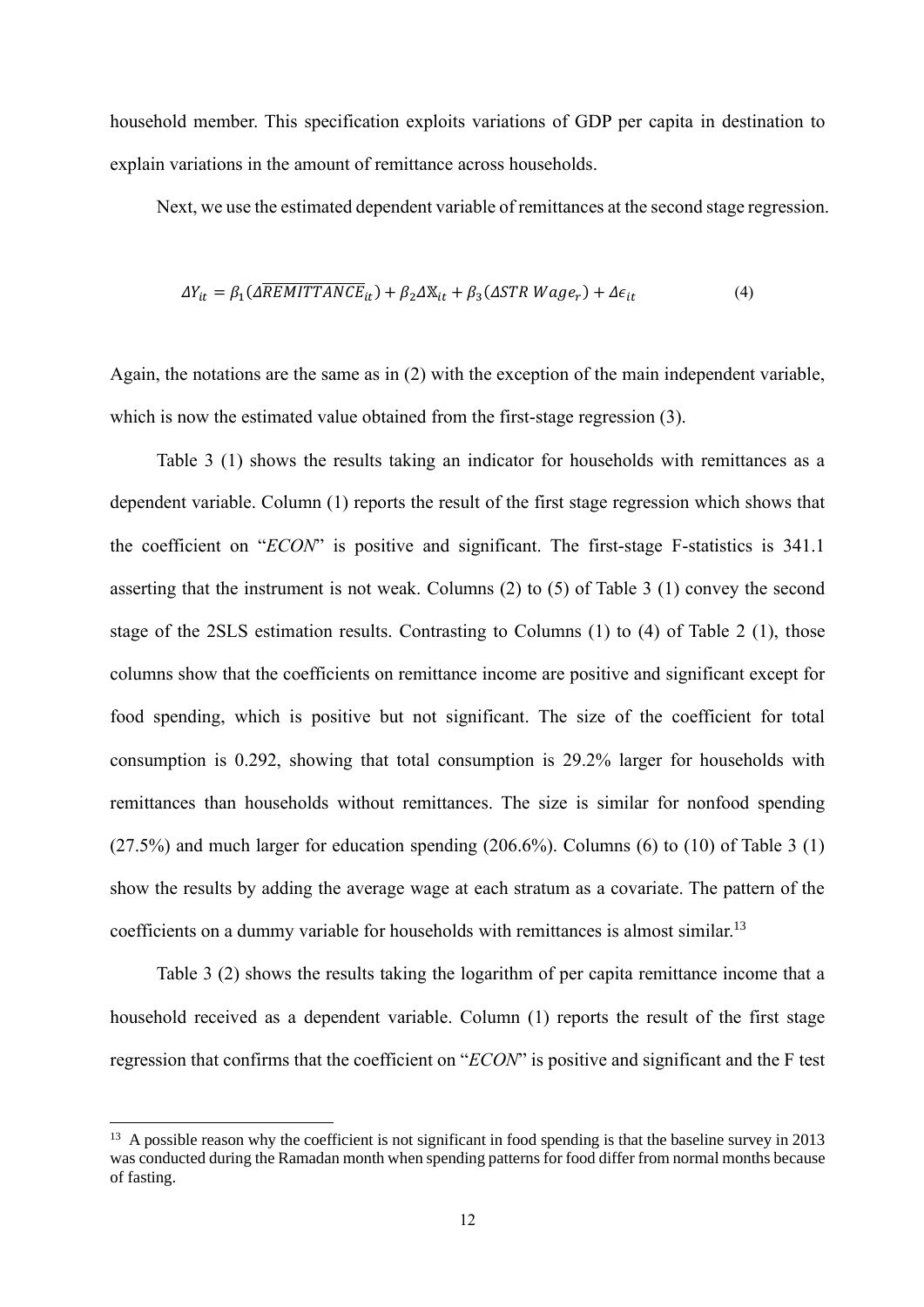shows that the instrument is not weak. Columns (2) to (5) of Table 3 (2) convey the second stage of the 2SLS estimation results. Similar to those of Table 3 (1), the coefficients on remittance income are positive and significant except for on food spending, which is positive but not significant. The size of the coefficient for total consumption is 0.0285, showing that a 1% increase in remittance income received is associated with a 0.03% increase in total spending. The size of the coefficient is slightly larger for non-food spending (0.0353) and larger for education spending (0.193), implying that those spending items are more affected by a change in remittance. In particular, we see that a 1% increase in remittance income is associated with a 0.19% increase in educational spending. Columns (6) to (10) of Table 3 (2) show the results by adding the average wage at stratum as a covariate. The pattern of the coefficients on logarithm of per capita remittance income is almost same.

So far, we show that remittances are not positively and significantly associated with household spending in the simple OLS estimation, but they do have a positive and significant effect on household total, non-food, and educational spending when we employ a two-stage least squares (2SLS) estimation to address endogeneity. Now, we turn to examine the relationship between remittances and household welfare by type of household to address heterogeneous effects. Table 4 reports the estimated results across sub-groups using the specification without the average wage at stratum, which corresponds to the specification in Columns (2) to (5) of Table 3 (1) and Table 3 (2) without strata average wage as a covariate. While not shown in the table, the first stage estimate confirms that the coefficient on the *ECON* variable is positive and significant. Moreover, the results do not change if we use the specification with strata average wage.

Looking at the upper part of Table 4, which uses a dummy for households with remittance as dependent variable, we see that the coefficients are positive and significant for male-headed households but they are not for female-headed households except on education spending. If we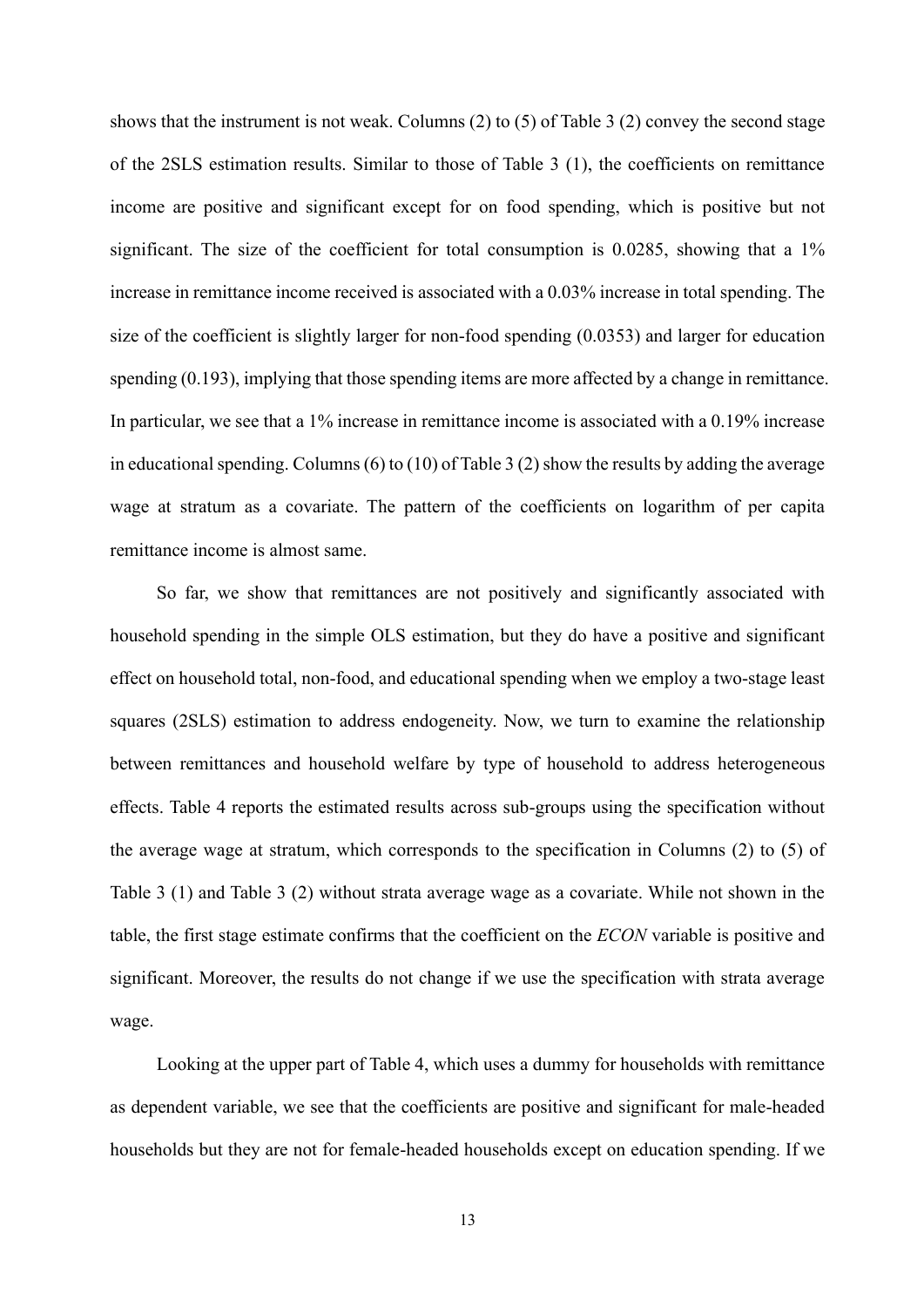divided the sample by the age of the head of the household at age 52 (the median age of the heads in 2013), the coefficients on total spending are positive and significant for households whose head is older, and they are positive and significant for educational spending for both older and younger headed households. Moreover, when we divide the sample by the educational attainment of the head of the household, the coefficients are not significant for households whose heads are more highly educated while they are positive and significant for households whose heads are less educated, except for on food spending.<sup>14</sup> The pattern of the coefficients is the same in the lower part of Table 4, which takes the amount of remittances as a dependent variable.

 As a robustness check, we perform the same IV estimation by limiting the sample to only households with migrants in 2013. Since we believe that the most fundamental selection-bias in the decision of whether or not and where to migrate is already well-addressed by the fixed-effect estimation, we thus expect that the results of this sub-sample analysis will not differ from the main results. Table 4 shows the results using the logarithm of remittance income as the main explanatory variable. As expected, the coefficients are almost the same as those in Table 3(2).<sup>15</sup>

 In summary, our results show remittances have a positive and significant effect on household total as well as non-food and educational spending. Moreover, we find that the effect of remittances on household spending is more pronounced in households whose heads are male, younger, or less educated.

#### **4. Discussion**

 We have examined the relationship between remittances and household spending and found a positive relationship between them, as described in the previous section. We confirmed

<sup>&</sup>lt;sup>14</sup> We define a head as higher educated if he/she obtains a degree of tertiary education.

<sup>&</sup>lt;sup>15</sup> Though we omitted it to save space, we performed the analysis by type of head of household by limiting our examination to households with migrants in 2013 as well. The coefficients are virtually the same as those shown in Table 4.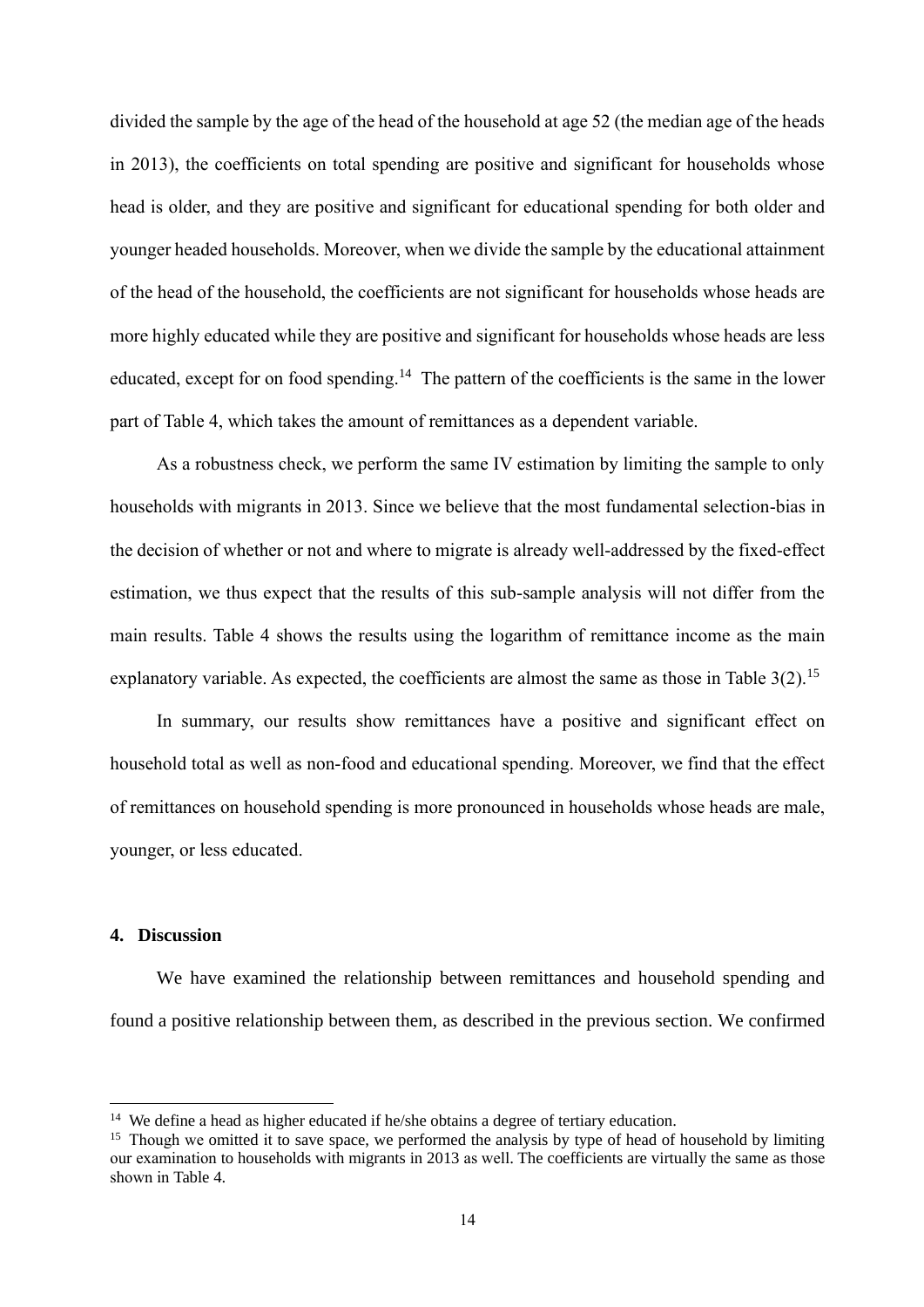that remittances are associated with total spending as well as non-food and educational expenditures, showing that remittances are closely linked with household welfare in Tajikistan. While our results align with Yang (2008) in terms of the positive effect on educational spending, we show an affirmative and significant effect of remittance on total spending, which Yang (2008) found not to be significant.

 Now, we use our results to discuss the implications of the COVID-19 pandemic on household welfare through remittance inflow based on our estimation results, which has not been actively explored.<sup>16</sup> The COVID-19 pandemic is an ongoing phenomenon and the situation in Tajikistan and destination countries is rapidly changing. The first case was officially confirmed in Tajikistan on April 30, much later than in other countries. Until then, the country was slow to take measures to prevent the pandemic, imposing less strict restrictions on movement across the national border and lockdowns in cities compared to neighboring Kyrgyzstan and Uzbekistan.<sup>17</sup> Since May, Tajikistan closed schools, universities, and general shops while avoiding a total lockdown. During this time, the number of confirmed cases expanded rapidly, approaching 6,000 within two month and the number of deaths exceeded 50. Under the circumstances, most of Tajiks expecting to migrate have been forced to stay in the country because Russia has been more seriously affected by the pandemic.<sup>18</sup>

On the other hand, the first case was confirmed on January 31 in Russia, three months before in Tajikistan. The number of confirmed cases started to increase beginning in March and the country shut the national border and declared a period of no working until May 11, which

<sup>&</sup>lt;sup>16</sup> There are a couple of studies on consumption in response to the pandemic. Baker et al. (2020) showed that household spending, particularly on foods, increased in March, followed by a sharp decline of 50% in the U.S. Chen et al. (2020) reported a sharp decline of 32% in consumption on average and as high as a 70% drop in Wuhan, a recovery to the pre-COVID level in March, followed by a drop again by 20% in April due to the risk of a second wave of the outbreak.

<sup>&</sup>lt;sup>17</sup> Tajikistan was one of few countries to hold professional sporting matches such as soccer games during the pandemic.

<sup>&</sup>lt;sup>18</sup> According to Nikkei Asian Review, "Last year, there were around 500,000 Tajik migrants working in Russia, but many of them are now stuck in Tajikistan." [https://asia.nikkei.com/Spotlight/Coronavirus/Tajikistan](https://asia.nikkei.com/Spotlight/Coronavirus/Tajikistan-finally-confronts-virus-as-Central-Asian-economies-reel)[finally-confronts-virus-as-Central-Asian-economies-reel](https://asia.nikkei.com/Spotlight/Coronavirus/Tajikistan-finally-confronts-virus-as-Central-Asian-economies-reel)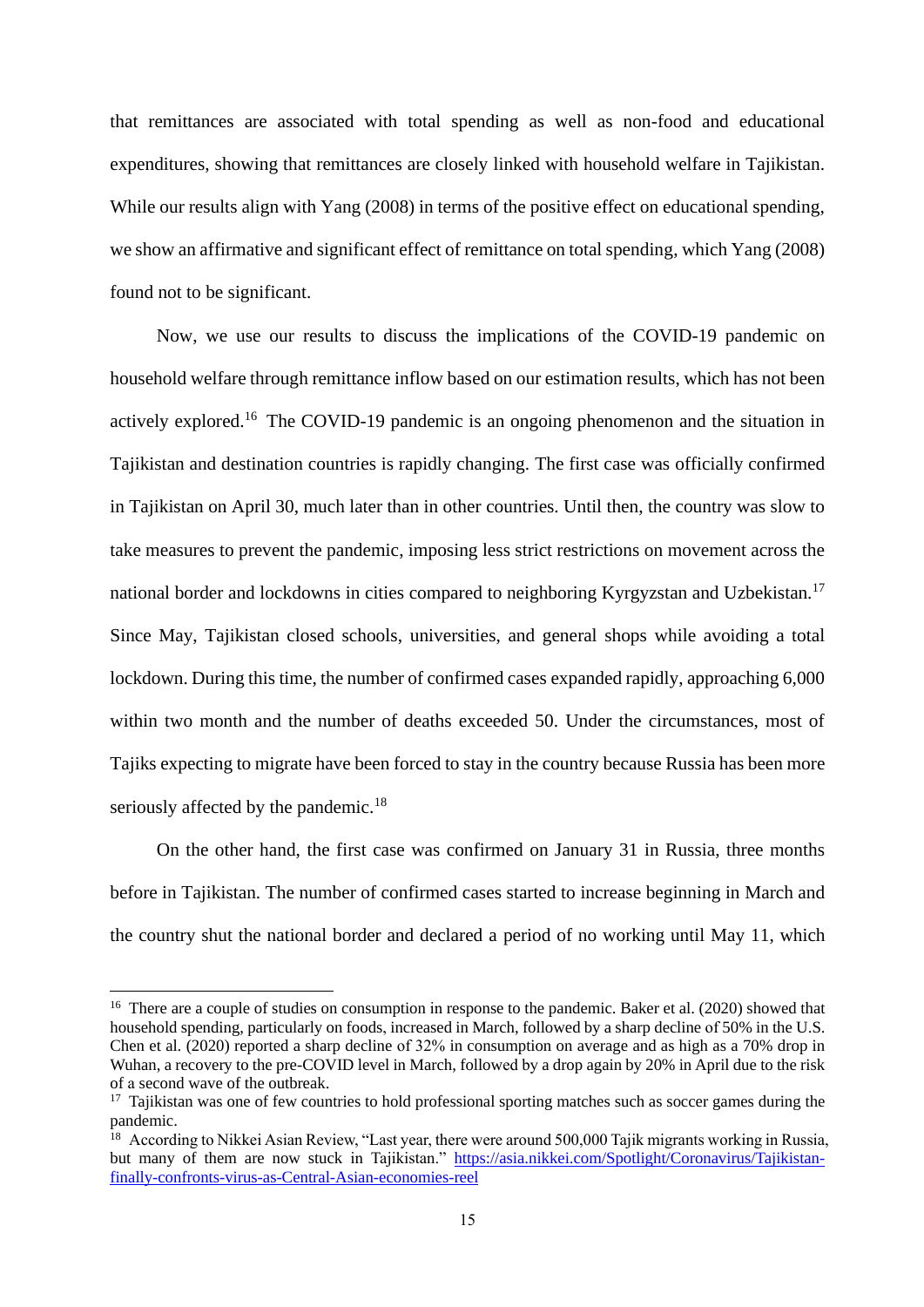was extended two times. In addition, the Russian government has imposed a variety of measures such as closing schools, museums, and theatres and cancelling events as well as lockdowns in many large cities. As of the end of June, the confirmed number of cases in Russia ranked third in the world after the United States and Brazil, with more than 600,000 cases and 8,600 deaths.

 There is a growing uncertainty about how the COVID-19 pandemic is affecting the world economy and it is difficult to forecast the consequences of the disaster.<sup>19</sup> But we can argue the potential impact of COVID-19 pandemic on household welfare. We start with the coefficients in Columns (2) to (5) of Table 3 (2). The coefficients are 0.0285 for total spending, 0.0353 for nonfood spending and 0.193 for educational spending. In addition, there are some forecasts of the effect of the COVID-19 pandemic on remittances. In April, the World Bank (2020b) reported remittance inflow to Europe and Central Asia will decline by 27.5% as a result of the pandemic (World Bank, 2020b). More recently, the Asian Development Bank (ADB) released a report on the effect of the pandemic and showed that remittance inflow to Tajikistan is expected to decline by 27.9%, the second worst decline among Asia-Pacific countries (Kikkawa et al. 2020).<sup>20</sup>

Bringing our empirical relationship and the remittance forecast together, we can argue the negative impact on household spending. Given the ADB's forecast, we expect that total spending will decrease by 0.8%. The negative effect will be larger for non-food spending  $(1.0\%)$  and educational spending (2.4%). Given this simple computation, we see that the COVID-19 pandemic brings a serious effect on non-food and education spending. Those exercise may be conservative since we confine the channel of the COVID-19 pandemic on household spending to a change in remittances. Moreover, the effect of the COVID-19 pandemic would be non-linear

<sup>&</sup>lt;sup>19</sup> Similar this paper, Murakami, Shimizutani, and Yamada (2020) perform exercises to predict the potential impact of the COVID-19 pandemic on the receipt of remittances and household welfare in the context of migrant-sending communities in the Philippines.

<sup>&</sup>lt;sup>20</sup> The negative impact to Tajikistan refers to "the economy-wide remittance loss under the worst-case scenario (% of baseline)." The worst-case scenario assumes that it takes a year for domestic outbreak control and resumption of economic activities and that the economic impact of COVID-19 persists during the year and disappears halfway into the final 3 months of the outbreak.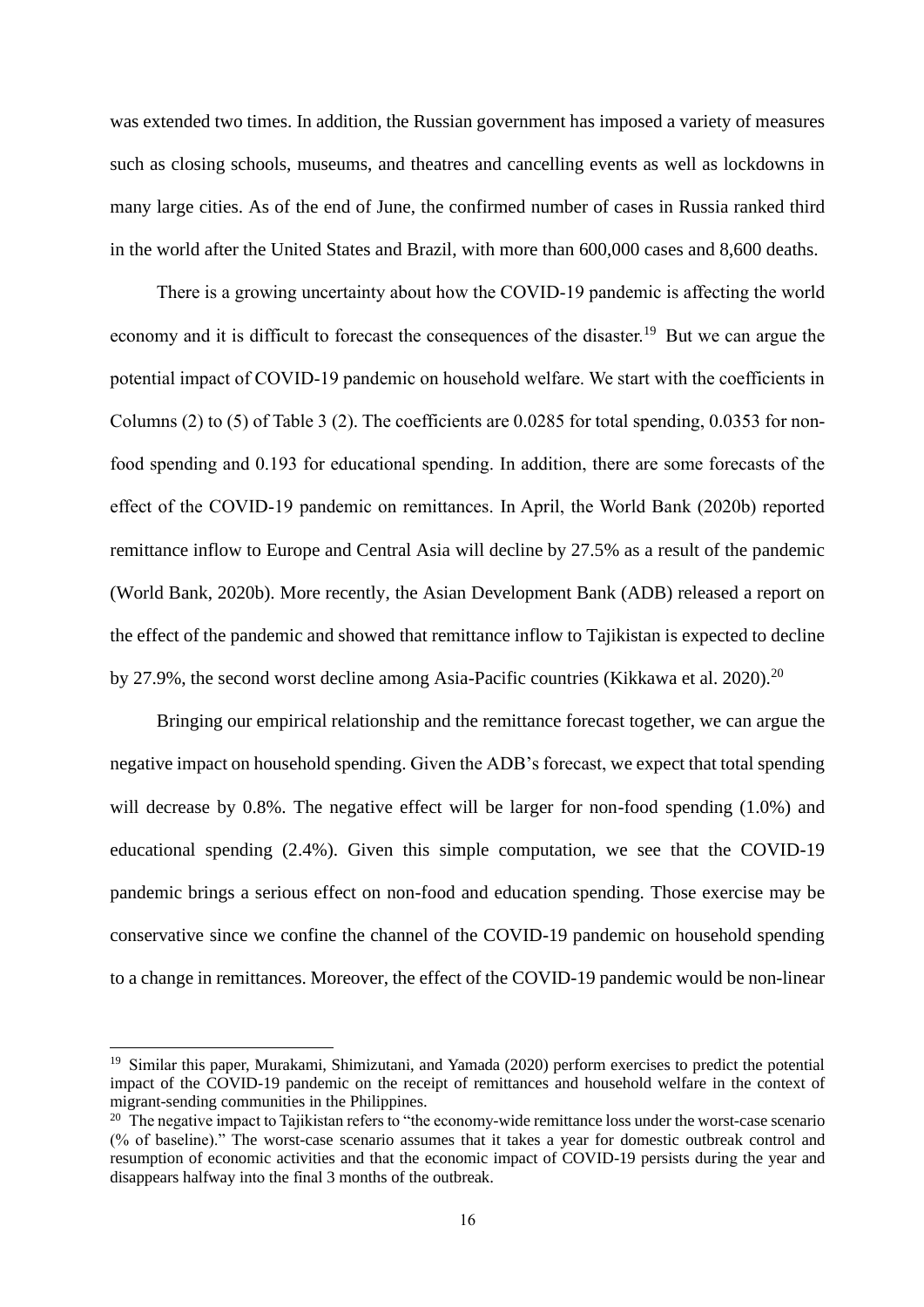and more detrimental to the economy under more devastating scenarios, depending on the lasting effect of the pandemic.

#### **5. Conclusion**

 This paper focuses on Tajikistan, one of the most heavily remittance-dependent countries in the world, to examine the relationship between remittances and household welfare. We use a panel dataset collected nationwide prior to the outbreak and employ an instrumental variable (IV) approach to confirm a positive relationship between receiving remittances and household welfare after correcting for endogeneity. Then, we combine our estimated coefficients with forecasts on the decline of remittances made by international organizations and show the adverse effect on household spending per capita.

 The pandemic is still ongoing and the situation in Tajikistan and destination countries is rapidly changing. Despite much uncertainty, we believe in the significance of discussing the potential impacts of COVID-19 on international remittances and remittance-dependent households in Tajikistan using a dataset compiled prior to the outbreak because it is difficult to perform a survey on households under the pandemic. Future research should use the actual data in migrant-sending countries after the COVID-19 outbreak to quantify the adverse effects on household living standards. Migration and remittances depend on a serial decision-making process within a household including several steps. Thus, disentangling the effect of the COVID-19 pandemic on each migration process, is no doubt an important agenda for future research.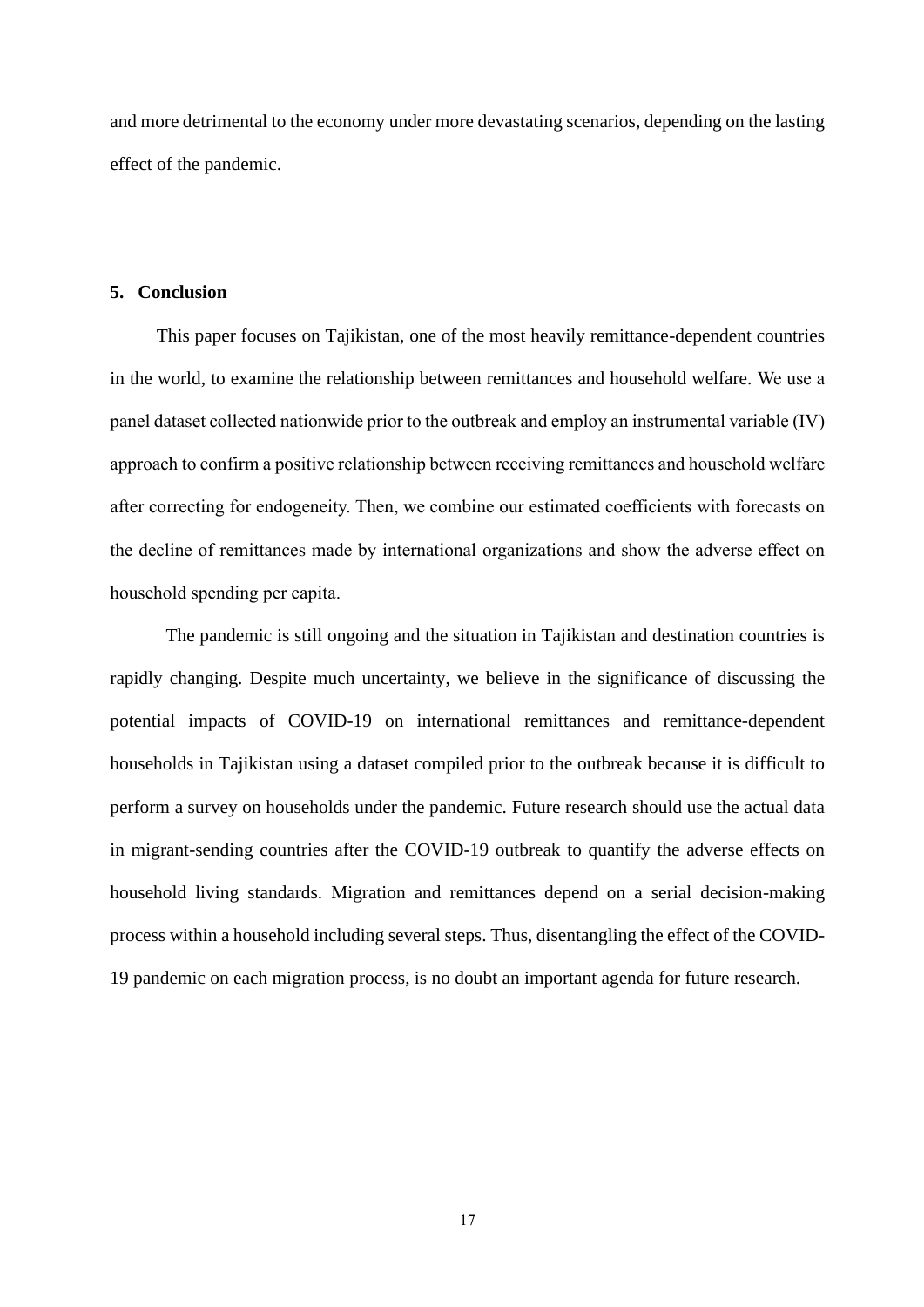#### **References**

- Abdulloev, Ilhom (2020). "Change in the Forsaken Schooling and Migration Relationship to Tajikistan," *IZA Discussion paper* No. 13435.
- Abdulloev, Ilhom, Gil Epstein, and Ira Gang (2019). "Schooling Forsaken: Education and Migration," *IZA Discussion paper* No. 12088.
- Amare, Mulubrhan and Lena Hohfeld (2016). "Poverty Transition in Rural Vietnam: The Role of Migration and Remittances," *Journal of Development Studies* 52 (10): 1463–78.
- Baker, Scott R., R.A. Farrokhnia, Steffen Meyer, Michaela Pagel and Constantine Yannelis (2020). "How Does Household Spending Respond to an Epidemic? Consumption During the 2020 COVID-19 Pandemic*," NBER Working Paper Series* 26949.
- Chen, Haiqiang, Qian, Wenlan, and Wen, Qiang (2020). "The Impact of the COVID-19 Pandemic on Consumption: Learning from High Frequency Transaction Data," Available at SSRN: https://ssrn.com/abstract=3568574 or [http://dx.doi.org/10.2139/ssrn.3568574.](http://dx.doi.org/10.2139/ssrn.3568574)
- Cuong, Nguyen Viet and Vu Hoang Linh (2018). "The Impact of Migration and Remittances on Household Welfare: Evidence from Vietnam," *Journal of International Migration and Integration* 19 (4): 945–63.
- International Monetary Fund (IMF) (2019). *World Economic Outlook, October 2019 Global Manufacturing Downturn, Rising Trade Barriers.* Retrieved from [https://www.imf.org/en/Publications/WEO/Issues/2019/10/01/world-economic-outlook](https://www.imf.org/en/Publications/WEO/Issues/2019/10/01/world-economic-outlook-october-2019)[october-2019.](https://www.imf.org/en/Publications/WEO/Issues/2019/10/01/world-economic-outlook-october-2019)
- International Monetary Fund (IMF) (2020). *World Economic Outlook, April 2020: The Great Lockdown.* Retrieved from

[https://www.imf.org/en/Publications/WEO/Issues/2020/04/14/weo-april-2020.](https://www.imf.org/en/Publications/WEO/Issues/2020/04/14/weo-april-2020)

International Organization for Migration (IOM) (2020). *COVID-19 Analytical Snapshot #16:*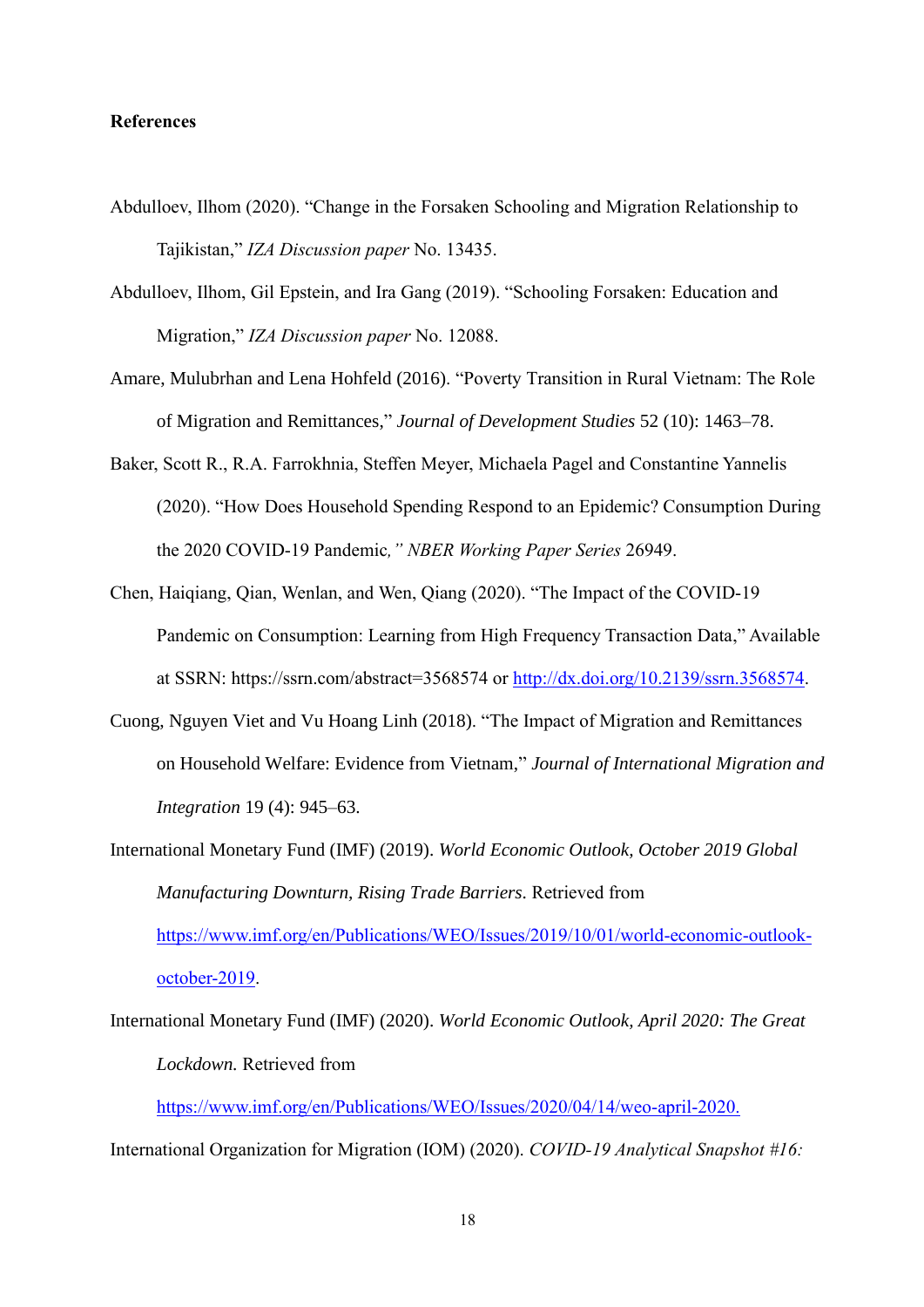*International Remittances*. Retrieved from

[https://www.iom.int/sites/default/files/documents/covid-19\\_analytical\\_snapshot\\_16\\_-](https://www.iom.int/sites/default/files/documents/covid-19_analytical_snapshot_16_-_international_remittances.pdf) [\\_international\\_remittances.pdf](https://www.iom.int/sites/default/files/documents/covid-19_analytical_snapshot_16_-_international_remittances.pdf)*.* 

- Javed, Mohisn, Masood Sarwar Awan, and Muhammad Waqas (2017). "International Migration, Remittances Inflow and Household Welfare: An Intra Village Comparison from Pakistan," *Social Indicators Research* 130 (2): 779–97.
- Jena, Farai (2018). "Migrant Remittances and Physical Investment Purchases: Evidence from Kenyan Households," *Journal of Development Studies* 54 (2): 312–26.
- JICA Ogata Sadako Research Institute for Peace and Development (JICA-RI) (2020). *Migration, Living Conditions, and Skills: A Panel Study - Tajikistan, 2018.* Retrieved from [https://www.jica.go.jp/jica-ri/ja/publication/booksandreports/l75nbg000019cex3](https://www.jica.go.jp/jica-ri/ja/publication/booksandreports/l75nbg000019cex3-att/report_20200604.pdf) [att/report\\_20200604.pdf](https://www.jica.go.jp/jica-ri/ja/publication/booksandreports/l75nbg000019cex3-att/report_20200604.pdf)
- Kangmennaang, Joseph, Rachel Bezner-Kerr, and Isaac Luginaah (2018). "Impact of Migration and Remittances on Household Welfare among Rural Households in Northern and Central Malawi," *Migration and Development* 7 (1): 55–71.
- Kikkawa, Aiko, James Villafuerte, Raymond Gaspar and Badri Narayanan (2020). "COVID-19 Impact on International Migration, Remittances, and Recipient Households in Developing Asia," *ADB BRIEFS*, No.148.
- Murakami, Enerelt, Satoshi Shimizutani, and Eiji Yamada (2020). "The Potential Impact of the COVID-19 Pandemic on the Welfare of Remittance-Dependent Households in the Philippines," *COVID Economics Vetted and Real-Time Papers 24, 1 June 2020: 183-204.* Centre for Economic Policy Research*.*
- Wadood, Syed Naimul, and Amzad Hossain (2017). "Microeconomic Impact of Remittances on Household Welfare: Evidences from Bangladesh," *Business and Economic Horizons* 13 (1): 10–29. https://doi.org/10.15208/beh.2017.02.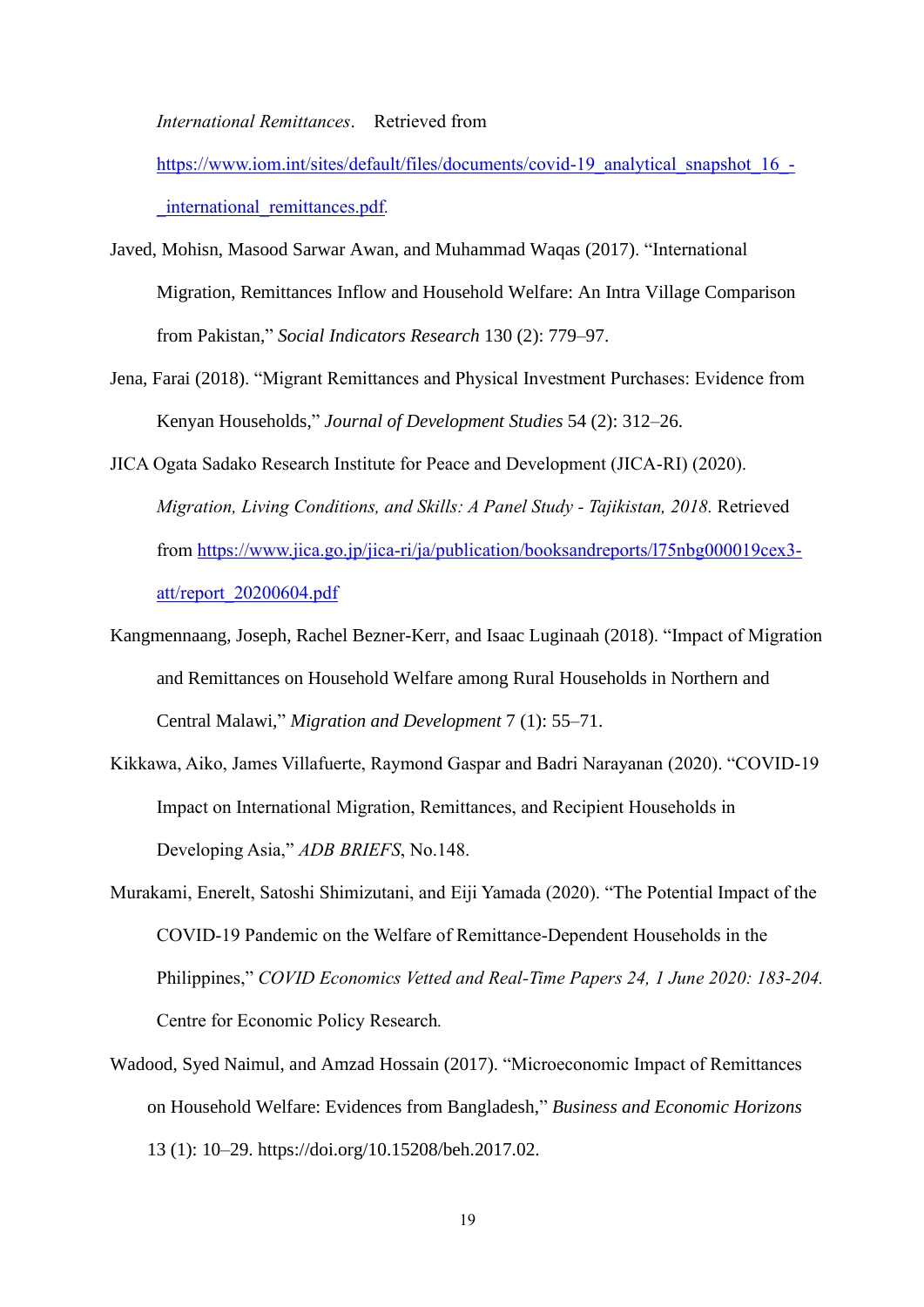World Bank (2020a). *Remittances Data.* Retrieved from

[https://www.knomad.org/data/remittances.](https://www.knomad.org/data/remittances)

- World Bank (2020b). *Remittances in times of the coronavirus-keep them flowing*. Retrieved from [https://blogs.worldbank.org/psd/remittances-times-coronavirus-keep-them-flowing.](https://blogs.worldbank.org/psd/remittances-times-coronavirus-keep-them-flowing)
- Yang, Dean (2008). "International Migrations, Remittances and Household Investment: Evidence from Philippine Migrants' Exchange Rate Shocks," *Economic Journal* vol.118 (April): 591–630.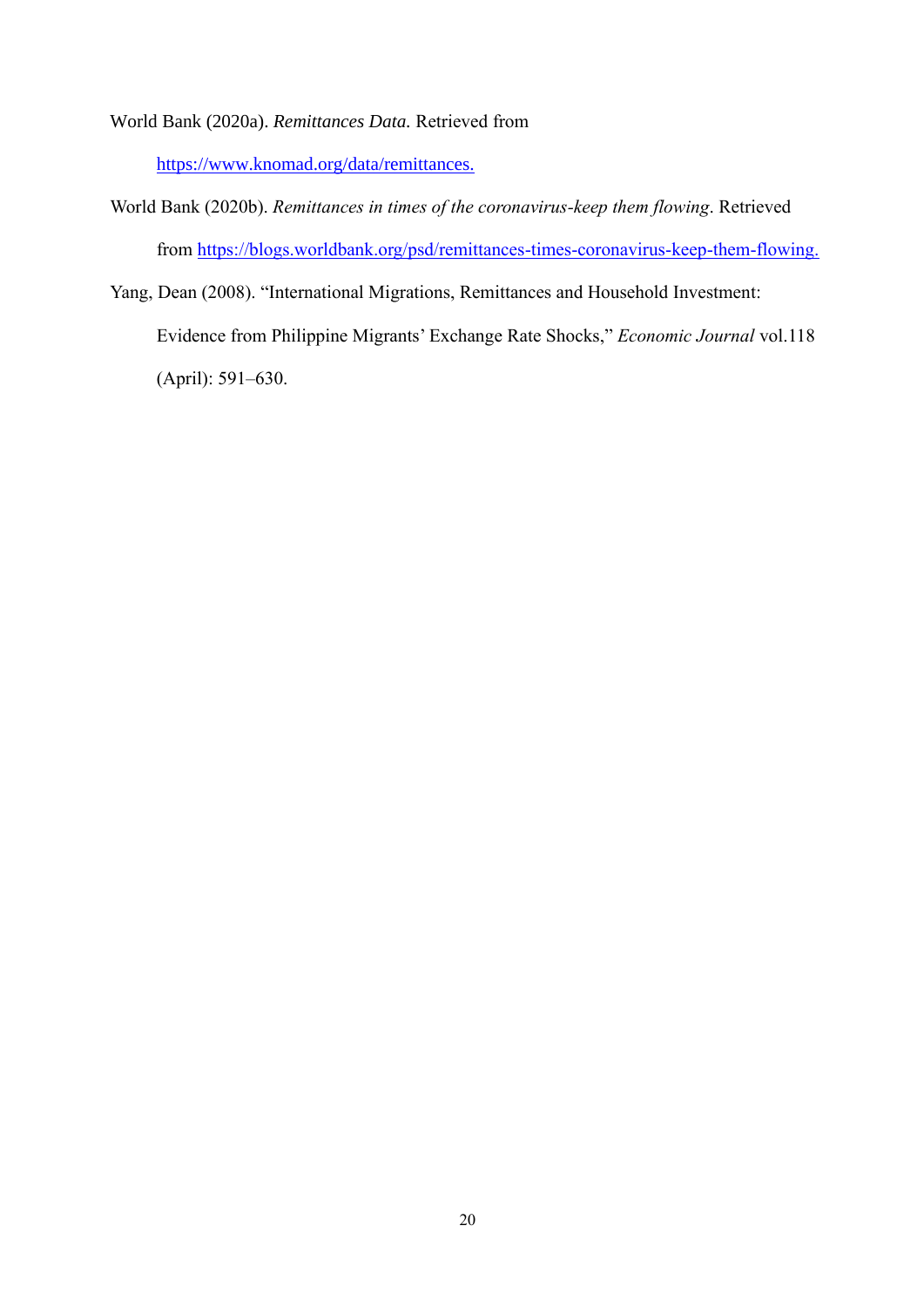

### **Figure 1 Remittance inflow to Tajikistan (2002-2019)**

(Note) Generated by the authors based on the World Development Indicators, World Bank (<https://data.worldbank.org/>)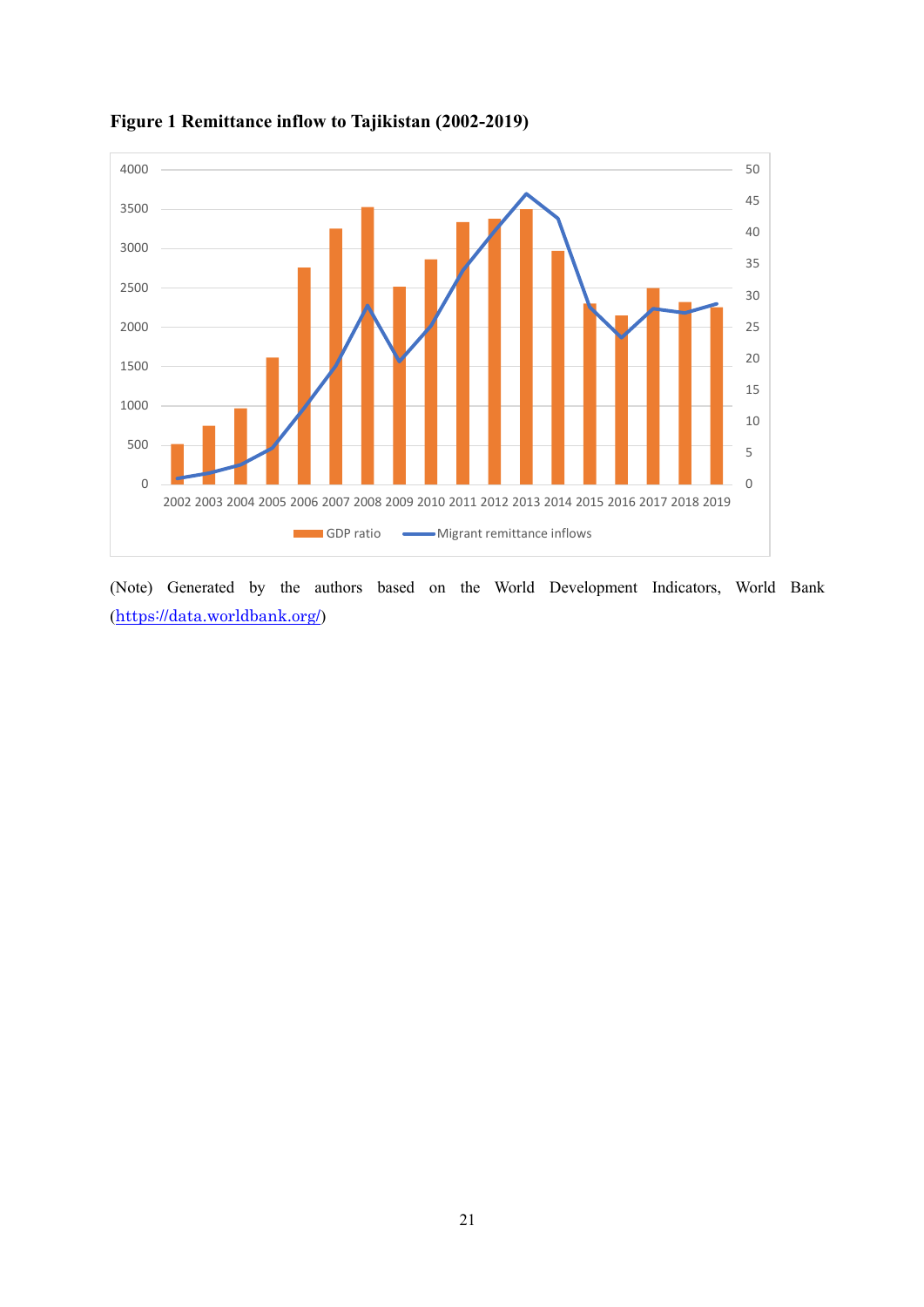## **Table 1 Summary statistics**

|                                                       |       | 2013    |         |       | 2018    |         |
|-------------------------------------------------------|-------|---------|---------|-------|---------|---------|
| <b>VARIABLES</b>                                      | N     | mean    | sd      | N     | mean    | sd      |
|                                                       |       |         |         |       |         |         |
| Nominal per capita total consumption                  | 1,716 | 419.1   | 345.8   | 1,716 | 506.3   | 435.8   |
| Nominal monthly per capita food expenditure           | 1,716 | 240.4   | 187.8   | 1,716 | 241.3   | 183.9   |
| Nominal monthly per capita nonfood expenditure        | 1,716 | 89.58   | 141.9   | 1,716 | 115.6   | 153.0   |
| Nominal monthly per capita education expenditure      | 1,716 | 15.50   | 41.79   | 1,716 | 45.83   | 142.1   |
| Dummy for households that received remittance in past |       |         |         |       |         |         |
| 12 months                                             | 1,716 | 0.439   | 0.496   | 1,716 | 0.383   | 0.486   |
| Remittance per capita                                 | 1,598 | 400.1   | 1,295   | 1,598 | 236.8   | 633.2   |
| <b>ECON</b>                                           | 1,716 | 103,715 | 124,838 | 1,716 | 150,642 | 186,076 |
| Household size                                        | 1,716 | 6.233   | 2.979   | 1,716 | 7.069   | 3.409   |
| Number of children                                    | 1,716 | 2.224   | 1.762   | 1,716 | 2.228   | 1.911   |
| Number of employed household members                  | 1,716 | 2.232   | 1.598   | 1,716 | 1.826   | 1.313   |
| Number of skilled household members                   | 1,716 | 0.633   | 0.993   | 1,716 | 0.843   | 1.101   |
| Head's age                                            | 1,716 | 52.61   | 12.82   | 1,716 | 55.40   | 12.46   |
| Head's age squared                                    | 1,716 | 2,932   | 1,428   | 1,716 | 3,225   | 1,432   |
| Strata average wage                                   | 1,716 | 340.3   | 75.24   | 1,716 | 339.6   | 75.46   |

(Note) Author's calculation.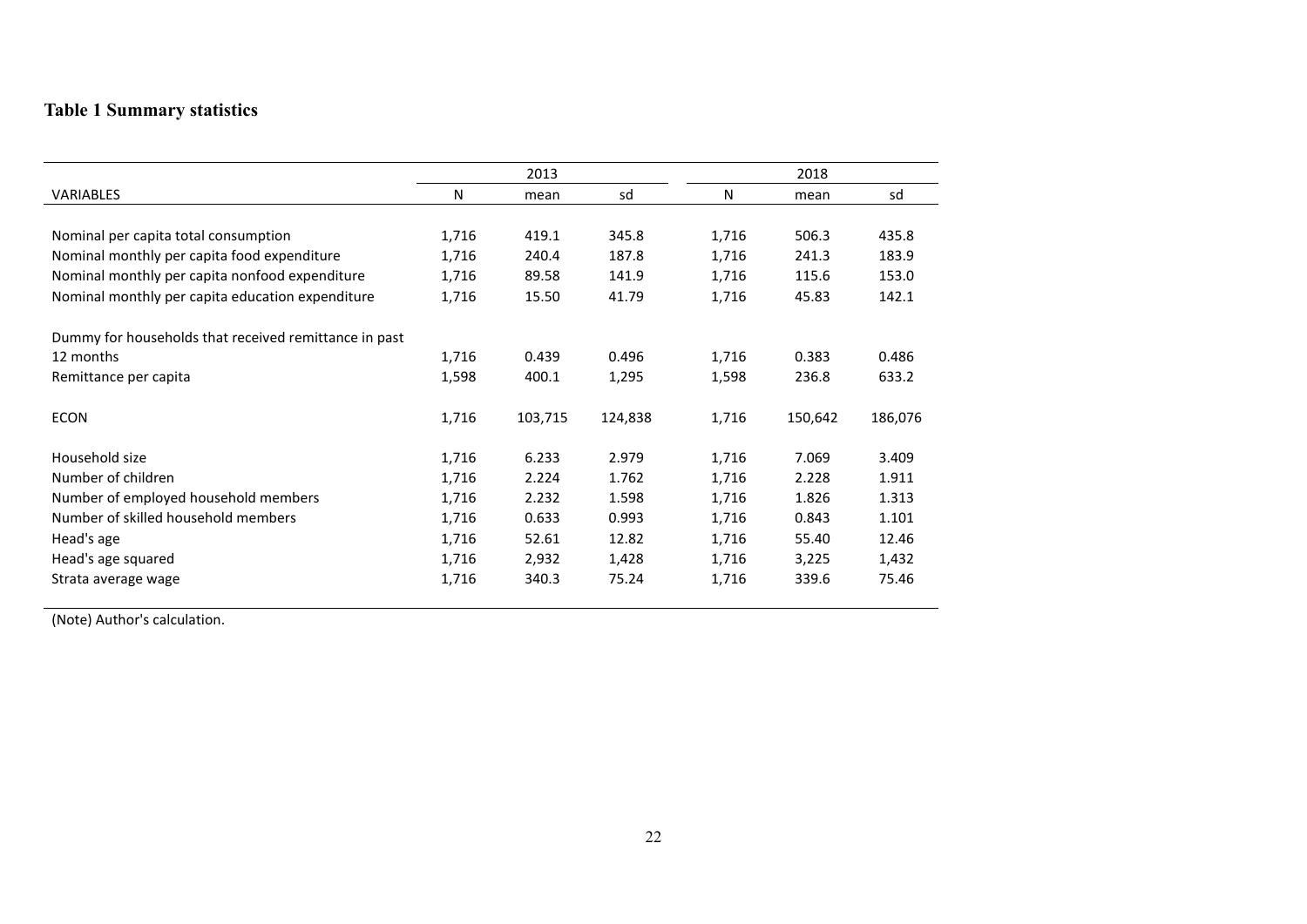## **Table 2 (1) OLS estimation results (Dependent variable: indicator for remittance)**

|                                                       | (1)               | (2)           | (3)              | (4)          | (5)               | (6)          | (7)              | (8)          |
|-------------------------------------------------------|-------------------|---------------|------------------|--------------|-------------------|--------------|------------------|--------------|
|                                                       |                   |               | $\Delta$ In(non- | Δ            |                   |              | $\Delta$ In(non- | Λ            |
|                                                       | $\Delta$ In(total | ∆ In(food     | food             | In(education | $\Delta$ In(total | ∆ In(food    | food             | In(education |
| <b>VARIABLES</b>                                      | spending)         | spending)     | spending)        | spending)    | spending)         | spending)    | spending)        | spending)    |
|                                                       |                   |               |                  |              |                   |              |                  |              |
| $\Delta$ indicator to receive remittance in 12 months | 0.0472            | 0.0439        | 0.104            | $-0.232$     | 0.0404            | 0.0413       | 0.0958           | $-0.260$     |
|                                                       | (0.0333)          | (0.0308)      | (0.0734)         | (0.200)      | (0.0332)          | (0.0309)     | (0.0735)         | (0.200)      |
| ∆ household size                                      | $-0.0863***$      | $-0.119***$   | $-0.0691***$     | 0.101        | $-0.0885***$      | $-0.120***$  | $-0.0719***$     | 0.0917       |
|                                                       | (0.0109)          | (0.0103)      | (0.0195)         | (0.0639)     | (0.0108)          | (0.0103)     | (0.0195)         | (0.0639)     |
| $\Delta$ number of children                           | 0.00498           | $0.0262**$    | 0.00916          | 0.0145       | 0.00770           | $0.0272**$   | 0.0126           | 0.0259       |
|                                                       | (0.0124)          | (0.0122)      | (0.0247)         | (0.0680)     | (0.0124)          | (0.0122)     | (0.0248)         | (0.0683)     |
| ∆ number of employed household members                | 0.0138            | $0.0348***$   | 0.0188           | 0.0247       | 0.0121            | $0.0342***$  | 0.0167           | 0.0177       |
|                                                       | (0.0100)          | (0.00956)     | (0.0201)         | (0.0650)     | (0.0100)          | (0.00956)    | (0.0202)         | (0.0649)     |
| ∆ number of skilled household members                 | $0.0784***$       | 0.0178        | 0.0450           | $0.318***$   | $0.0739***$       | 0.0161       | 0.0394           | $0.299**$    |
|                                                       | (0.0192)          | (0.0171)      | (0.0410)         | (0.122)      | (0.0191)          | (0.0171)     | (0.0411)         | (0.122)      |
| ∆ head of household age                               | $0.0322***$       | $0.0271***$   | $0.0398**$       | 0.0808       | $0.0308***$       | $0.0266***$  | $0.0380*$        | 0.0750       |
|                                                       | (0.00988)         | (0.00893)     | (0.0197)         | (0.0593)     | (0.00983)         | (0.00893)    | (0.0197)         | (0.0590)     |
| ∆ head of household age (squared)                     | $-0.000231***$    | $0.000210***$ | $-0.000302*$     | $-0.000625$  | $-0.000221**$     | 0.000207 *** | $-0.000290*$     | $-0.000583$  |
|                                                       |                   |               |                  |              |                   |              |                  |              |
|                                                       | $(8.76e-05)$      | $(7.90e-05)$  | (0.000174)       | (0.000520)   | $(8.71e-05)$      | $(7.90e-05)$ | (0.000174)       | (0.000517)   |
| $\Delta$ In(Strata average wage)                      |                   |               |                  |              | $-4.259***$       | $-1.609*$    | $-5.335***$      | $-17.84*$    |
|                                                       |                   |               |                  |              | (1.258)           | (0.889)      | (1.843)          | (10.36)      |
| Number of observations                                | 1,716             | 1,716         | 1,716            | 1,716        | 1,716             | 1,716        | 1,716            | 1,716        |
| R-squared                                             | 0.077             | 0.131         | 0.015            | 0.012        | 0.084             | 0.132        | 0.018            | 0.016        |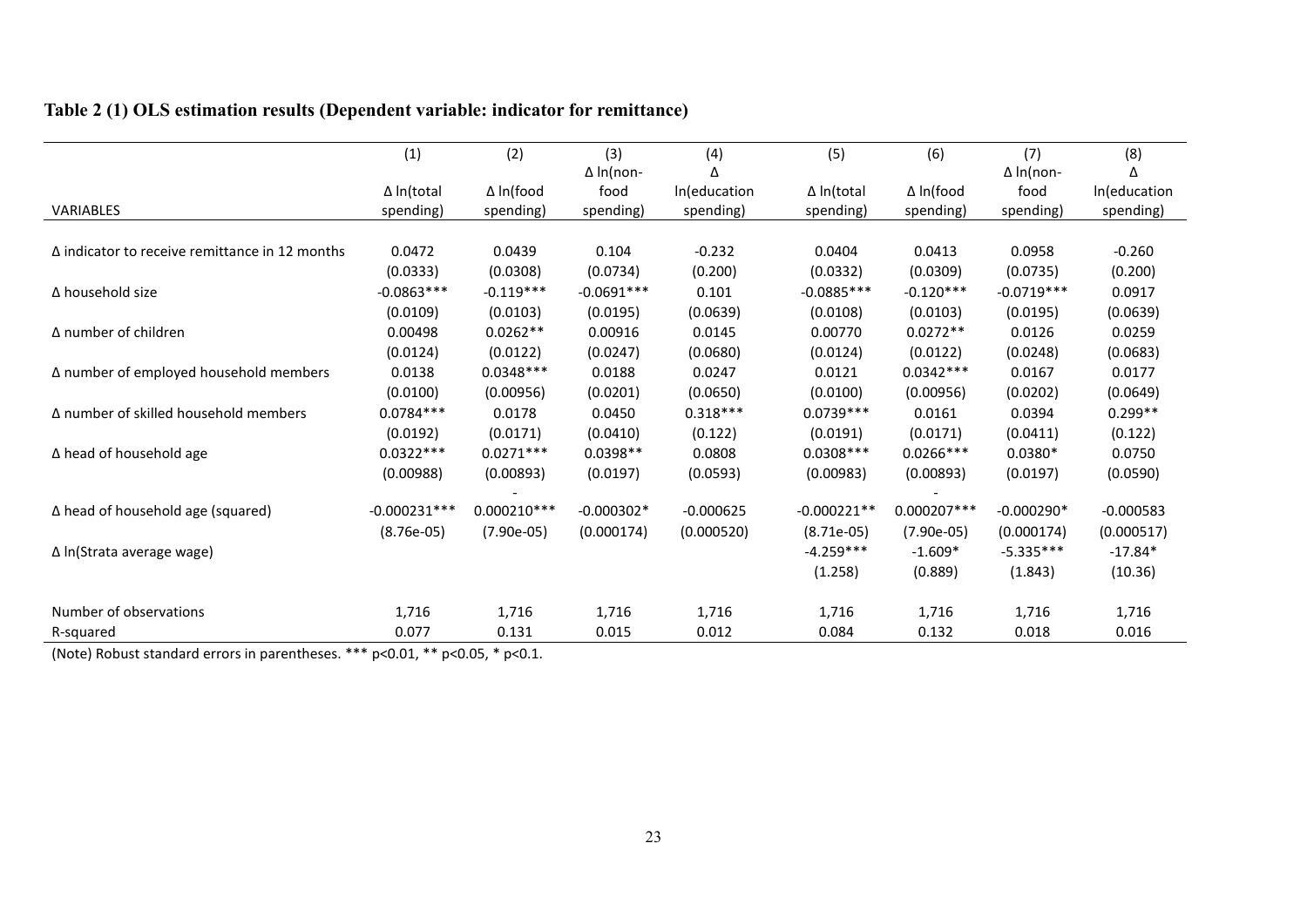## **Table 2 (2) OLS estimation results (Dependent variable: logarithm of remittance)**

|                                        | (1)               | (2)              | (3)                  | (4)          | (5)               | (6)              | (7)              | (8)          |
|----------------------------------------|-------------------|------------------|----------------------|--------------|-------------------|------------------|------------------|--------------|
|                                        |                   |                  |                      |              |                   |                  | $\Delta$ In(non- |              |
|                                        | $\Delta$ In(total | $\Delta$ In(food | $\Delta$ In(non-food | In(education | $\Delta$ In(total | $\Delta$ In(food | food             | In(education |
| VARIABLES                              | spending)         | spending)        | spending)            | spending)    | spending)         | spending)        | spending)        | spending)    |
|                                        |                   |                  |                      |              |                   |                  |                  |              |
| $\Delta$ In(per capita remittance)     | $0.00575*$        | $0.00524*$       | 0.0119               | $-0.0226$    | 0.00498           | 0.00492          | 0.0107           | $-0.0262$    |
|                                        | (0.00340)         | (0.00315)        | (0.00771)            | (0.0204)     | (0.00340)         | (0.00316)        | (0.00774)        | (0.0203)     |
| ∆ household size                       | $-0.0828***$      | $-0.117***$      | $-0.0644***$         | 0.110        | $-0.0852***$      | $-0.118***$      | $-0.0677***$     | 0.0994       |
|                                        | (0.0115)          | (0.0109)         | (0.0205)             | (0.0672)     | (0.0114)          | (0.0109)         | (0.0206)         | (0.0673)     |
| Δ number of children                   | 0.00382           | $0.0248*$        | $-0.00499$           | 0.0204       | 0.00635           | $0.0259**$       | $-0.00138$       | 0.0319       |
|                                        | (0.0129)          | (0.0129)         | (0.0259)             | (0.0708)     | (0.0129)          | (0.0129)         | (0.0261)         | (0.0712)     |
| ∆ number of employed household members | 0.0125            | $0.0332***$      | 0.0143               | 0.0126       | 0.0111            | $0.0326***$      | 0.0124           | 0.00625      |
|                                        | (0.0104)          | (0.0101)         | (0.0211)             | (0.0674)     | (0.0104)          | (0.0101)         | (0.0211)         | (0.0674)     |
| Δ number of skilled household members  | $0.0763***$       | 0.0178           | 0.0515               | $0.328***$   | $0.0716***$       | 0.0159           | 0.0449           | $0.307**$    |
|                                        | (0.0198)          | (0.0178)         | (0.0422)             | (0.126)      | (0.0197)          | (0.0178)         | (0.0423)         | (0.127)      |
| $\Delta$ head of household age         | $0.0311***$       | $0.0247***$      | $0.0463**$           | $0.109*$     | $0.0298***$       | $0.0241***$      | $0.0445**$       | $0.103*$     |
|                                        | (0.0104)          | (0.00931)        | (0.0213)             | (0.0632)     | (0.0104)          | (0.00931)        | (0.0213)         | (0.0629)     |
| ∆ head of household age (squared)      | $-0.000217**$     | $-0.000184**$    | $-0.000349*$         | $-0.000861$  | $-0.000208**$     | $-0.000180**$    | $-0.000336*$     | $-0.000820$  |
|                                        | $(9.35e-05)$      | $(8.27e-05)$     | (0.000190)           | (0.000558)   | $(9.28e-05)$      | $(8.27e-05)$     | (0.000189)       | (0.000554)   |
| ∆ In(Strata average wage)              |                   |                  |                      |              | $-4.007***$       | $-1.682*$        | $-5.725***$      | $-18.28$     |
|                                        |                   |                  |                      |              | (1.366)           | (1.006)          | (2.130)          | (11.67)      |
| Number of observations                 | 1,598             | 1,598            | 1,598                | 1,598        | 1,598             | 1,598            | 1,598            | 1,598        |
| R-squared                              | 0.075             | 0.129            | 0.017                | 0.015        | 0.081             | 0.130            | 0.020            | 0.018        |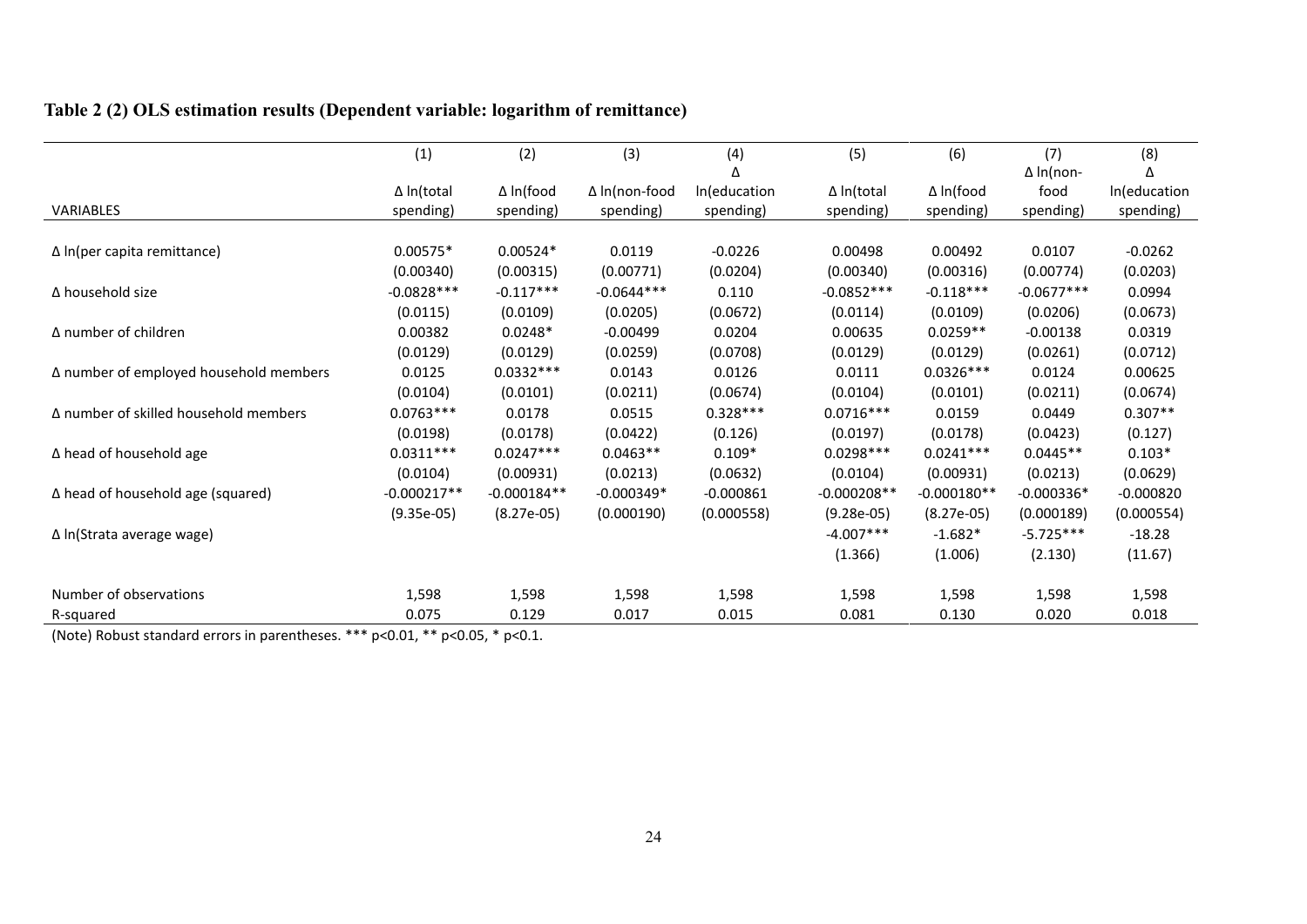| Table 3 (1) 2SLS estimation results (Dependent variable: indicator for remittance) |  |  |  |  |  |  |  |  |
|------------------------------------------------------------------------------------|--|--|--|--|--|--|--|--|
|------------------------------------------------------------------------------------|--|--|--|--|--|--|--|--|

|                                                                                                                                                           | (1)<br>First stage | (2)                                   | (3)<br>Second stage | (4)              | (5)         | (6)<br>First stage | (7)               | (8)<br>Second stage | (9)              | (10)        |
|-----------------------------------------------------------------------------------------------------------------------------------------------------------|--------------------|---------------------------------------|---------------------|------------------|-------------|--------------------|-------------------|---------------------|------------------|-------------|
|                                                                                                                                                           |                    |                                       |                     |                  |             |                    |                   |                     |                  |             |
|                                                                                                                                                           | Dummy for          |                                       |                     | $\Delta$ In(non- |             | Dummy for          |                   |                     | $\Delta$ In(non- |             |
|                                                                                                                                                           | receiving          | $\Delta$ In(total                     | ∆ In(food           | food             | ∆ In(educ.  | receiving          | $\Delta$ In(total | ∆ In(food           | food             | ∆ In(educ.  |
| VARIABLES                                                                                                                                                 | remittance         | consumption)                          | spending)           | spending)        | spending)   | remittance         | consumption)      | spending)           | spending)        | spending)   |
|                                                                                                                                                           |                    |                                       |                     |                  |             |                    |                   |                     |                  |             |
| $\Delta$ In(ECON)                                                                                                                                         | $0.242***$         |                                       |                     |                  |             | $0.242***$         |                   |                     |                  |             |
|                                                                                                                                                           | (0.0131)           |                                       |                     |                  |             | (0.0132)           |                   |                     |                  |             |
| $\Delta$ indicator to receive remittance in                                                                                                               |                    |                                       |                     |                  |             |                    |                   |                     |                  |             |
| 12 months                                                                                                                                                 |                    | $0.292***$                            | $-0.0142$           | $0.275*$         | $2.066***$  |                    | $0.264***$        | $-0.0267$           | 0.238            | $1.968***$  |
|                                                                                                                                                           |                    | (0.0786)                              | (0.0704)            | (0.165)          | (0.477)     |                    | (0.0789)          | (0.0710)            | (0.166)          | (0.477)     |
| ∆ household size                                                                                                                                          | $-0.0489***$       | $-0.0685***$                          | $-0.123***$         | $-0.0567***$     | $0.268***$  | $-0.0489***$       | $-0.0720***$      | $-0.125***$         | $-0.0614***$     | $0.255***$  |
|                                                                                                                                                           | (0.00693)          | (0.0120)                              | (0.0111)            | (0.0217)         | (0.0736)    | (0.00696)          | (0.0120)          | (0.0111)            | (0.0218)         | (0.0740)    |
| ∆ number of children                                                                                                                                      | $0.0343***$        | $-0.00681$                            | $0.0290**$          | 0.000942         | $-0.0964$   | $0.0344***$        | $-0.00334$        | $0.0306**$          | 0.00553          | $-0.0841$   |
|                                                                                                                                                           | (0.00797)          | (0.0131)                              | (0.0124)            | (0.0258)         | (0.0729)    | (0.00800)          | (0.0130)          | (0.0124)            | (0.0260)         | (0.0731)    |
| ∆ number of employed household                                                                                                                            |                    |                                       |                     |                  |             |                    |                   |                     |                  |             |
| members                                                                                                                                                   | $0.0384***$        | 0.00331                               | $0.0373***$         | 0.0115           | $-0.0737$   | $0.0383***$        | 0.00272           | $0.0370***$         | 0.0107           | $-0.0758$   |
|                                                                                                                                                           | (0.00678)          | (0.0108)                              | (0.0102)            | (0.0215)         | (0.0706)    | (0.00678)          | (0.0107)          | (0.0102)            | (0.0215)         | (0.0703)    |
| ∆ number of skilled household                                                                                                                             |                    |                                       |                     |                  |             |                    |                   |                     |                  |             |
| members                                                                                                                                                   | 0.0134             | $0.0668***$                           | 0.0206              | 0.0369           | 0.208       | 0.0132             | $0.0637***$       | 0.0192              | 0.0329           | 0.197       |
|                                                                                                                                                           | (0.0123)           | (0.0201)                              | (0.0173)            | (0.0413)         | (0.130)     | (0.0123)           | (0.0200)          | (0.0173)            | (0.0413)         | (0.130)     |
| ∆ head of household age                                                                                                                                   | $-0.00287$         | $0.0305***$                           | $0.0275***$         | $0.0386*$        | 0.0651      | $-0.00291$         | $0.0294***$       | $0.0270***$         | $0.0371*$        | 0.0613      |
|                                                                                                                                                           | (0.00768)          | (0.0101)                              | (0.00897)           | (0.0198)         | (0.0621)    | (0.00768)          | (0.00998)         | (0.00898)           | (0.0198)         | (0.0616)    |
|                                                                                                                                                           |                    |                                       |                     |                  |             |                    |                   |                     |                  |             |
| ∆ head of household age (squared)                                                                                                                         | 8.03e-06           | $-0.000219**$                         | $0.000213***$       | $-0.000293*$     | $-0.000507$ | 8.32e-06           | $-0.000211**$     | $0.000210***$       | $-0.000283$      | $-0.000479$ |
|                                                                                                                                                           | $(7.12e-05)$       | $(8.86e-05)$                          | $(7.95e-05)$        | (0.000175)       | (0.000548)  | $(7.13e-05)$       | $(8.78e-05)$      | $(7.97e-05)$        | (0.000174)       | (0.000544)  |
| $\Delta$ In(Strata average wage)                                                                                                                          |                    |                                       |                     |                  |             | $-0.143$           | $-3.831***$       | $-1.739**$          | $-5.063***$      | $-13.58$    |
|                                                                                                                                                           |                    |                                       |                     |                  |             | (0.694)            | (1.331)           | (0.883)             | (1.878)          | (10.77)     |
|                                                                                                                                                           |                    |                                       |                     |                  |             |                    |                   |                     |                  |             |
| Observations                                                                                                                                              | 1,716              | 1,716                                 | 1,716               | 1,716            | 1,716       | 1,716              | 1,716             | 1,716               | 1,716            | 1,716       |
| R-squared                                                                                                                                                 | 0.279              |                                       |                     |                  |             | 0.279              |                   |                     |                  |             |
| First stage F-statistics<br>$\{M_{\text{max}}\}$ $\{N_{\text{max}}\}$ $\{N_{\text{max}}\}$ $\{N_{\text{max}}\}$ $\{N_{\text{max}}\}$ $\{N_{\text{max}}\}$ |                    | $-224$ $+34$ $+0.01$ $+3.000$ $+7.00$ | 341.1               |                  |             |                    |                   | 332.7               |                  |             |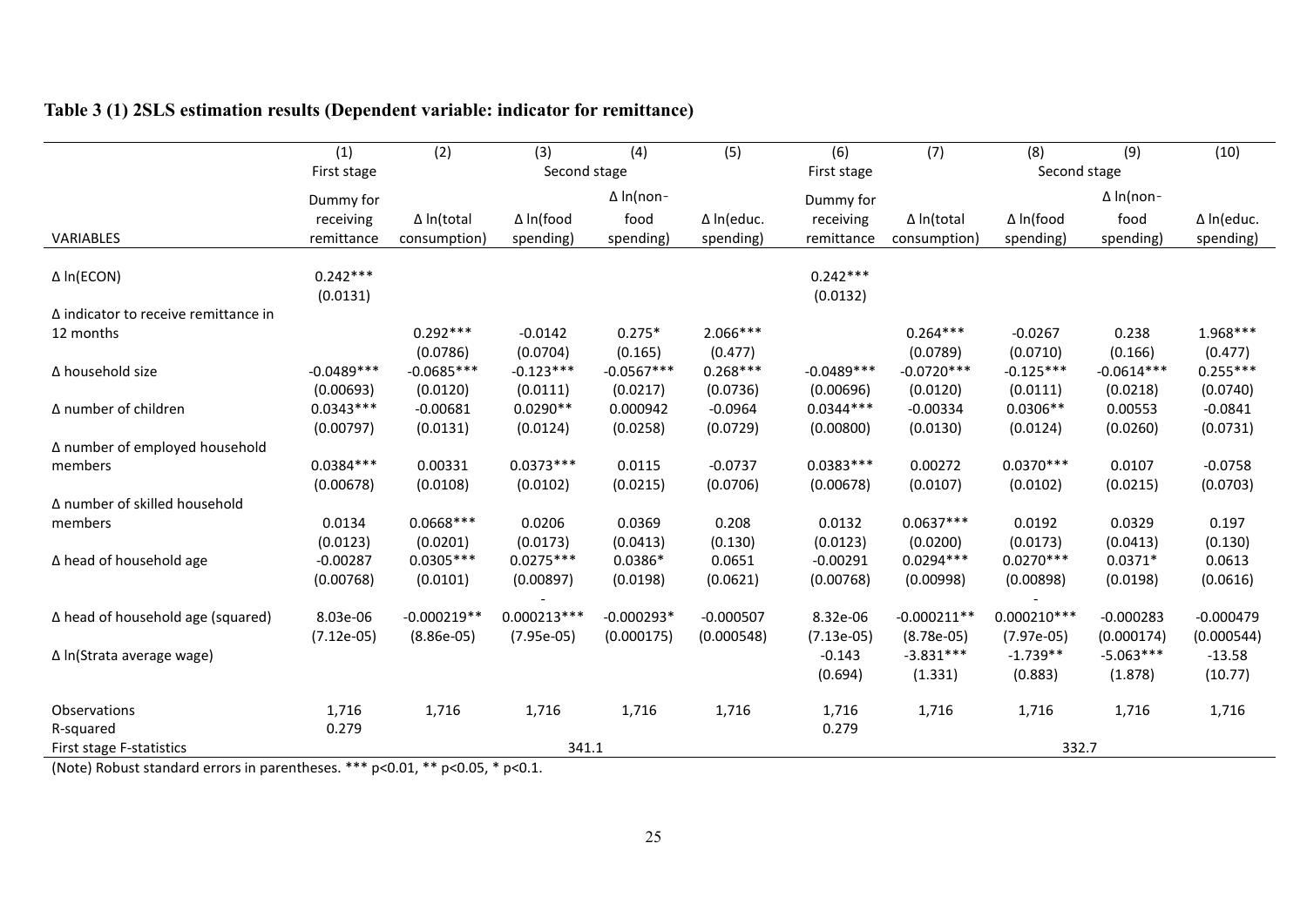| Table 3 (2) 2SLS estimation results (Dependent variable: logarithm of remittance) |  |  |
|-----------------------------------------------------------------------------------|--|--|
|                                                                                   |  |  |

| ∆ In(educ.                                                                                                                                                                                                                      |
|---------------------------------------------------------------------------------------------------------------------------------------------------------------------------------------------------------------------------------|
| spending)                                                                                                                                                                                                                       |
|                                                                                                                                                                                                                                 |
|                                                                                                                                                                                                                                 |
|                                                                                                                                                                                                                                 |
| $0.184***$                                                                                                                                                                                                                      |
| (0.0457)                                                                                                                                                                                                                        |
| $0.288***$                                                                                                                                                                                                                      |
| (0.0791)                                                                                                                                                                                                                        |
| $-0.0807$                                                                                                                                                                                                                       |
| (0.0761)                                                                                                                                                                                                                        |
|                                                                                                                                                                                                                                 |
| $-0.0953$                                                                                                                                                                                                                       |
| (0.0741)                                                                                                                                                                                                                        |
|                                                                                                                                                                                                                                 |
| 0.213                                                                                                                                                                                                                           |
| (0.135)                                                                                                                                                                                                                         |
| 0.0872                                                                                                                                                                                                                          |
| (0.0650)                                                                                                                                                                                                                        |
|                                                                                                                                                                                                                                 |
|                                                                                                                                                                                                                                 |
| $-0.000700$                                                                                                                                                                                                                     |
| (0.000575)                                                                                                                                                                                                                      |
| $-12.80$                                                                                                                                                                                                                        |
| (12.13)                                                                                                                                                                                                                         |
|                                                                                                                                                                                                                                 |
| 1,598                                                                                                                                                                                                                           |
|                                                                                                                                                                                                                                 |
|                                                                                                                                                                                                                                 |
| $\Delta$ In(non-<br>spending)<br>$0.0318**$<br>(0.0153)<br>$-0.0489**$<br>(0.0236)<br>$-0.0127$<br>(0.0269)<br>0.00219<br>(0.0224)<br>(0.0431)<br>$0.0429**$<br>(0.0214)<br>$-0.000324*$<br>(0.000191)<br>$-5.176**$<br>(2.191) |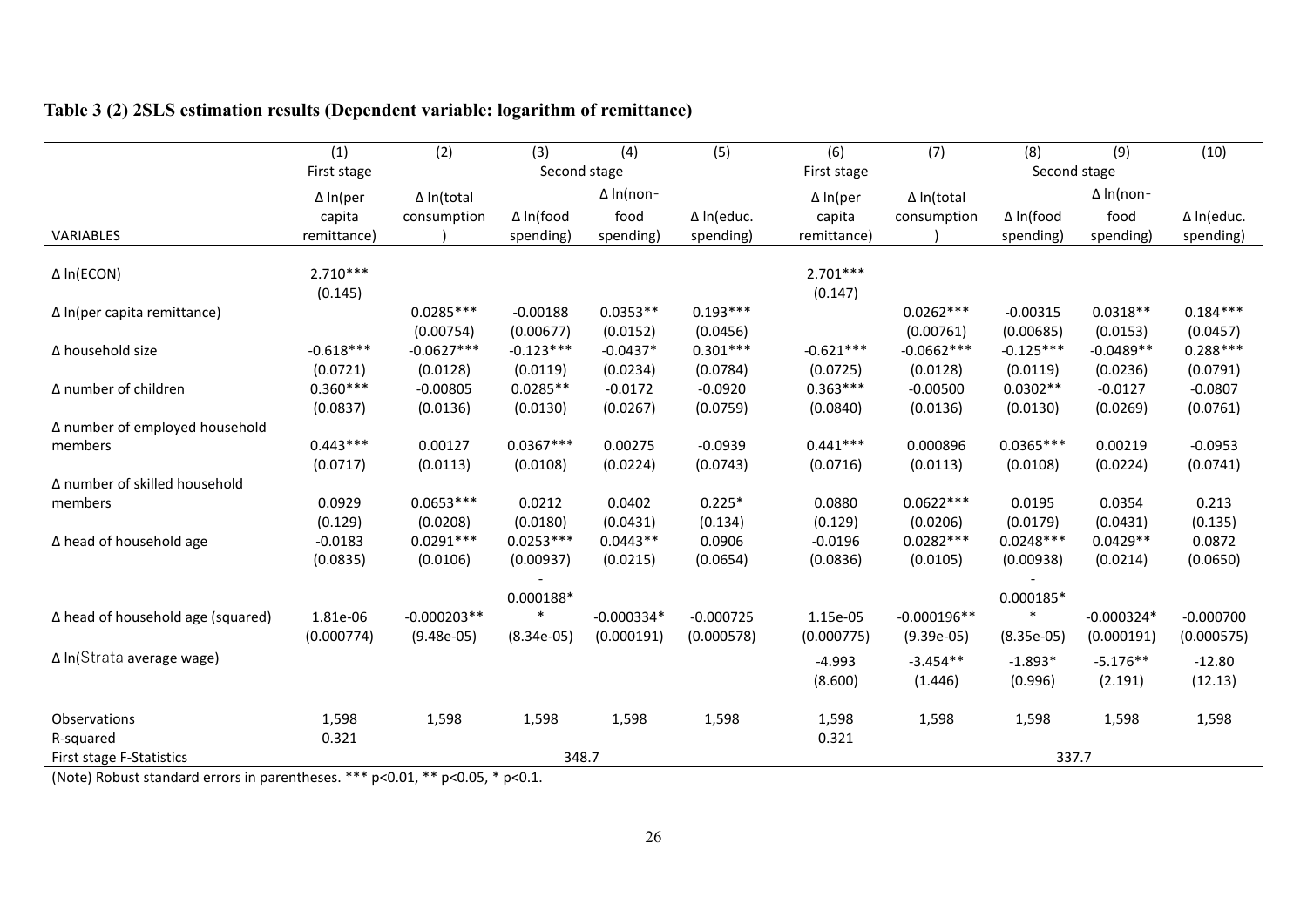|                                   | (1)             | (2)               | (3)          | (4)              | (5)         | (6)             | (7)               | (8)              | (9)              | (10)        |
|-----------------------------------|-----------------|-------------------|--------------|------------------|-------------|-----------------|-------------------|------------------|------------------|-------------|
|                                   | First stage     |                   | Second stage |                  |             | First stage     |                   | Second stage     |                  |             |
|                                   | $\Delta$ In(per |                   |              | $\Delta$ In(non- |             | $\Delta$ In(per |                   |                  | $\Delta$ In(non- |             |
|                                   | capita          | $\Delta$ In(total | ∆ In(food    | food             | ∆ In(educ.  | capita          | $\Delta$ In(total | $\Delta$ In(food | food             | ∆ In(educ.  |
| <b>VARIABLES</b>                  | remittance)     | consumption)      | spending)    | spending)        | spending)   | remittance)     | consumption)      | spending)        | spending)        | spending)   |
|                                   |                 |                   |              |                  |             |                 |                   |                  |                  |             |
| $\Delta$ In(ECON)                 | $2.625***$      |                   |              |                  |             | $2.610***$      |                   |                  |                  |             |
|                                   | (0.179)         |                   |              |                  |             | (0.179)         |                   |                  |                  |             |
| ∆ In(per capita remittance)       |                 | $0.0278***$       | $-0.0122$    | $0.0373**$       | $0.136**$   |                 | $0.0275***$       | $-0.0127$        | $0.0364**$       | $0.138**$   |
|                                   |                 | (0.00967)         | (0.00860)    | (0.0182)         | (0.0571)    |                 | (0.00975)         | (0.00867)        | (0.0184)         | (0.0573)    |
| ∆ household size                  | $-0.167*$       | $-0.0865***$      | $-0.122***$  | $-0.0739**$      | $-0.0316$   | $-0.173*$       | $-0.0869***$      | $-0.123***$      | $-0.0750**$      | $-0.0290$   |
|                                   | (0.102)         | (0.0182)          | (0.0162)     | (0.0306)         | (0.103)     | (0.101)         | (0.0182)          | (0.0162)         | (0.0307)         | (0.103)     |
| ∆ number of children              | $-0.138$        | 0.00368           | 0.0208       | $-0.0136$        | 0.00100     | $-0.135$        | 0.00382           | 0.0210           | $-0.0133$        | 6.15e-05    |
|                                   | (0.134)         | (0.0205)          | (0.0191)     | (0.0412)         | (0.119)     | (0.133)         | (0.0205)          | (0.0191)         | (0.0412)         | (0.120)     |
| ∆ number of employed household    |                 |                   |              |                  |             |                 |                   |                  |                  |             |
| members                           | $0.337***$      | 0.00555           | 0.00987      | $-0.00734$       | $-0.254**$  | $0.317***$      | 0.00459           | 0.00840          | $-0.0100$        | $-0.248**$  |
|                                   | (0.106)         | (0.0168)          | (0.0157)     | (0.0318)         | (0.108)     | (0.106)         | (0.0167)          | (0.0156)         | (0.0321)         | (0.108)     |
| ∆ number of skilled household     |                 |                   |              |                  |             |                 |                   |                  |                  |             |
| members                           | 0.286           | $0.0661**$        | 0.0332       | $0.103*$         | 0.316       | 0.228           | $0.0632*$         | 0.0287           | 0.0945           | 0.336       |
|                                   | (0.216)         | (0.0328)          | (0.0263)     | (0.0603)         | (0.221)     | (0.214)         | (0.0327)          | (0.0263)         | (0.0609)         | (0.223)     |
| ∆ head of household age           | $-0.0828$       | 0.0119            | 0.0206       | 0.0405           | 0.0601      | $-0.0899$       | 0.0115            | 0.0200           | 0.0394           | 0.0628      |
|                                   | (0.125)         | (0.0162)          | (0.0155)     | (0.0288)         | (0.0968)    | (0.125)         | (0.0162)          | (0.0155)         | (0.0288)         | (0.0971)    |
| ∆ head of household age (squared) | 0.000972        | $-5.17e-05$       | $-0.000113$  | $-0.000371$      | $-0.000398$ | 0.00102         | $-4.87e-05$       | $-0.000108$      | $-0.000363$      | $-0.000418$ |
|                                   | (0.00124)       | (0.000151)        | (0.000140)   | (0.000257)       | (0.000865)  | (0.00124)       | (0.000151)        | (0.000141)       | (0.000257)       | (0.000867)  |
| $\Delta$ In(Strata average wage)  |                 |                   |              |                  |             | $-27.49**$      | $-1.447$          | $-2.212$         | $-4.007$         | 9.728       |
|                                   |                 |                   |              |                  |             | (13.55)         | (2.138)           | (1.789)          | (3.336)          | (9.992)     |
|                                   |                 |                   |              |                  |             |                 |                   |                  |                  |             |
| Observations                      | 661             | 661               | 661          | 661              | 661         | 661             | 661               | 661              | 661              | 661         |
| R-squared                         | 0.336           |                   |              |                  |             | 0.339           |                   |                  |                  |             |
| First stage F-Statistics          |                 |                   | 212.2        |                  |             |                 |                   | 210.8            |                  |             |

### **Table 4 2SLS estimation results (Dependent variable: logarithm of remittance); Households with migrant only**